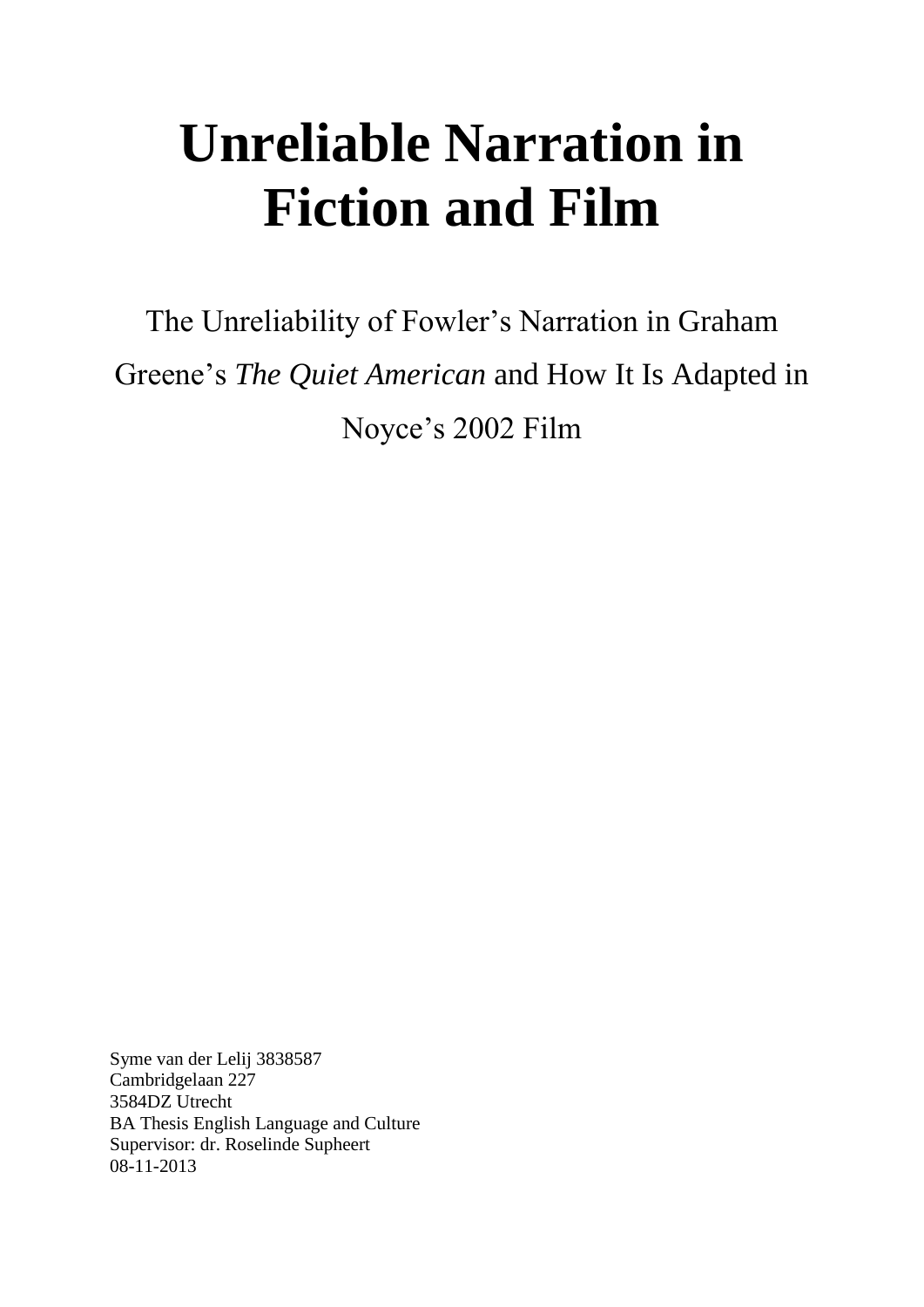# **Contents**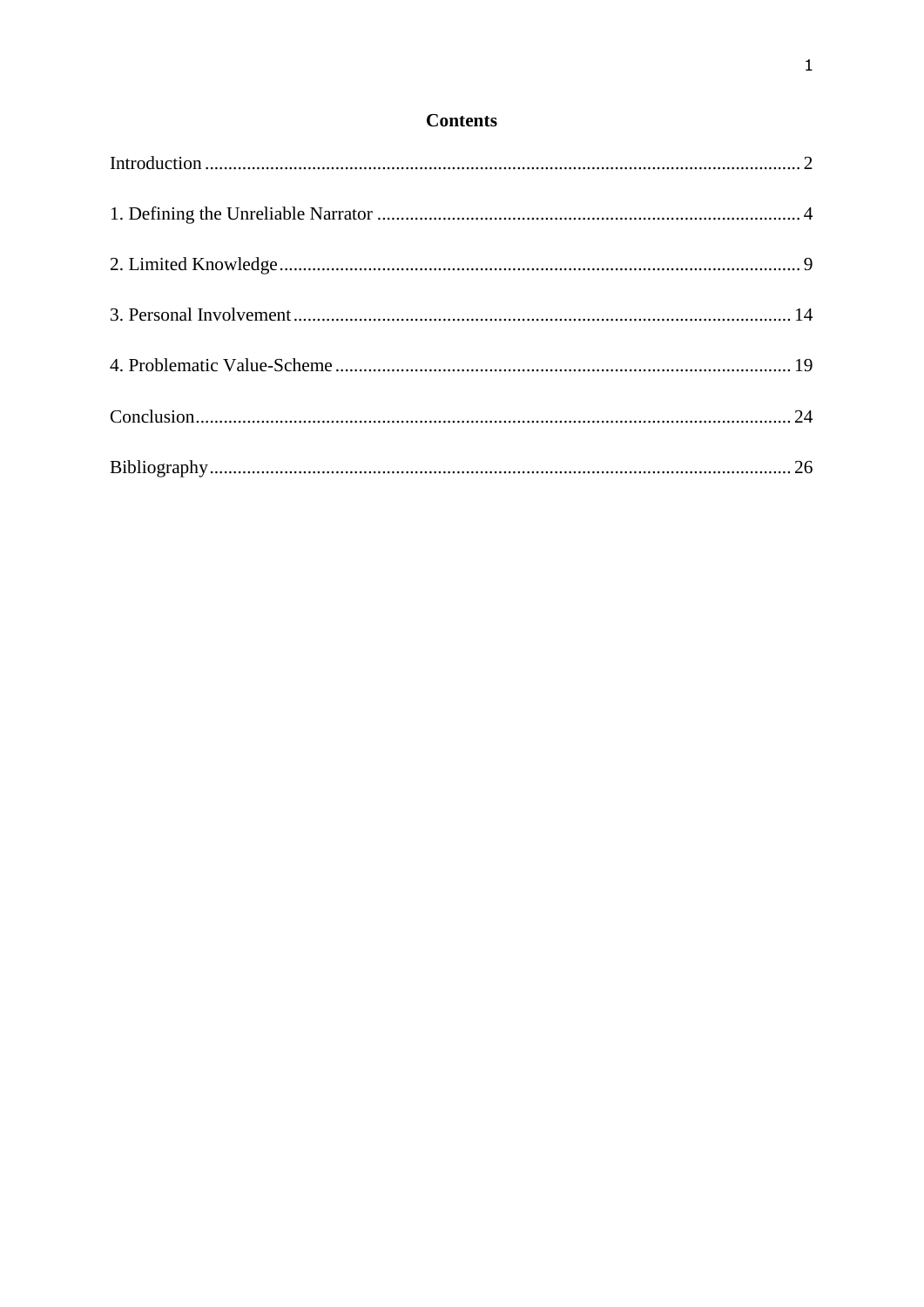# **Introduction**

<span id="page-2-0"></span>Graham Greene's "most controversial novel" (Gaston 93), *The Quiet American*, first published in 1955, has been called an "anti-war novel" (Gaston 93), a "political novel" (Böker 133), a "novel about writing" (Kerr 95), "existentialist" (Evans 241), "allegorical" (Erlebach 25), and much more. However, its unique approach to the concept of the unreliable narrator has rarely been mentioned. In her introduction to Graham Greene's *The Quiet American*, Zadie Smith says that, besides it being a "brilliantly constructed novel," two of the main characters, Fowler and Pyle, "have their equally distorting, unavoidably colonial, story about Phuong" (vii). Phuong the third main character of the story, is an innocent Vietnamese girl who is desired by both Pyle and Fowler. Smith warns for the unreliability of their "tales", as they are "shot through with personal need" (vii).

Thomas Fowler, a British war reporter, is the narrator and protagonist of the story, which is set in Indochina. As the story develops, he turns out to be unreliable to some extent. As Smith mentioned, his narration is "shot through with personal need," (vii) but that is not the only way Fowler can be considered unreliable. Using Shlomith Rimmon-Kenan's widely accepted theory on unreliable narration, it is possible to analyse the extent of Fowler's unreliability in *The Quiet American*.

In 2002, a film adaptation of the novel by director Philip Noyce was released. Originally set to be released a year earlier, it was "sideswiped by the Sept. 11 terrorist attacks" (Thompson). A political film which portrayed an American performing a terrorist attack was not welcome at the time. When it was eventually released, critics were positive. In the film, various camera techniques are used to create a sense of unreliability. The film is focalised through Fowler and takes his side, even when he is wrong and faulty. Fulton, Lothe and Murphet have shown how focalisation works in film and how that can make a film's narration unreliable. Using their theories, Noyce's film can be analysed on its unreliability.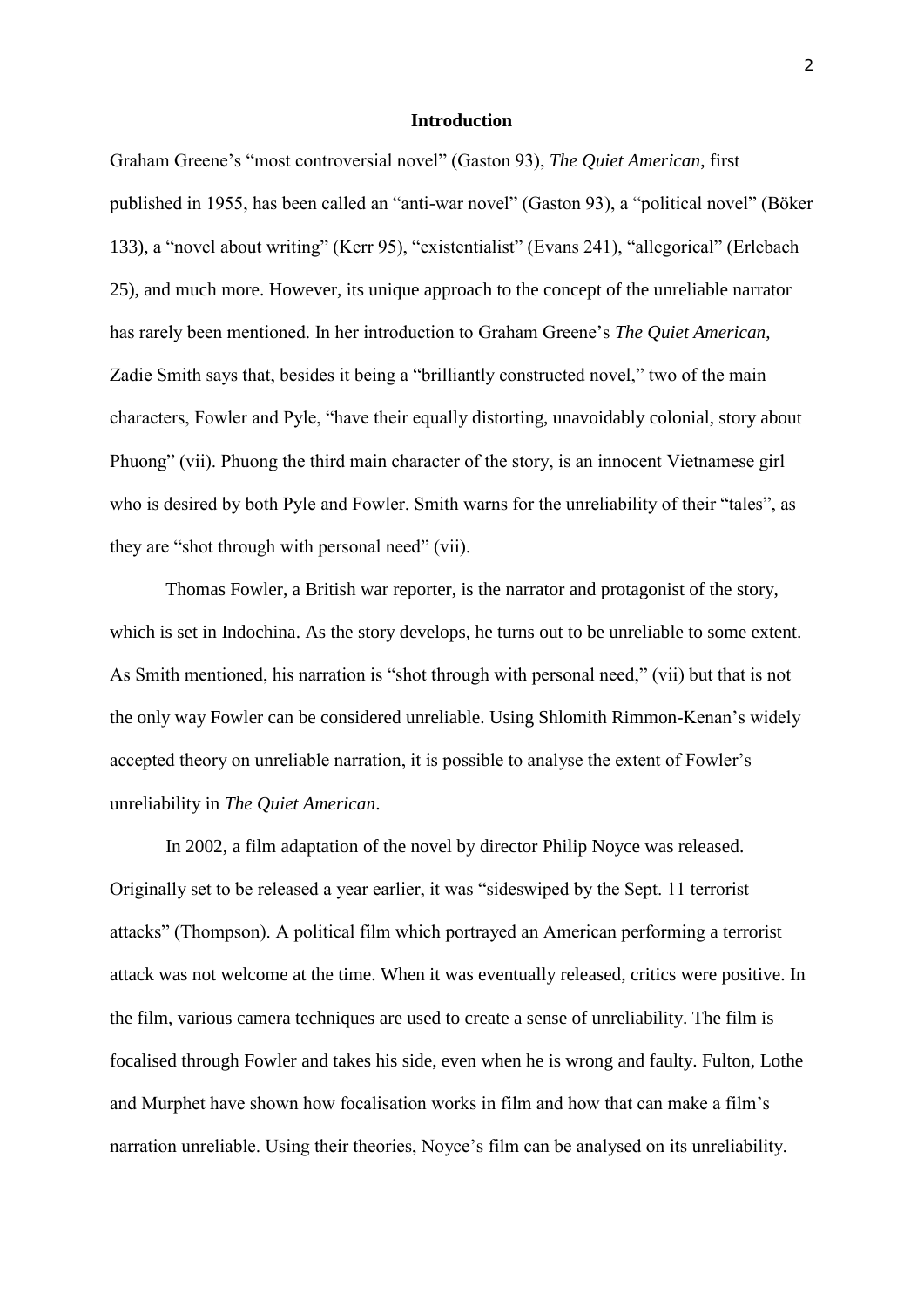Combining their theories with Rimmon-Kenan's, an analysis of unreliability in film adaptation can be made.

There are many ways a novel and a film can be unreliable. This thesis will research to what extent Fowler can be considered unreliable in Graham Greene's *The Quiet American*, using Shlomith Rimmon-Kenan's three criteria, and how that unreliability is adapted in Noyce's 2002 film adaptation.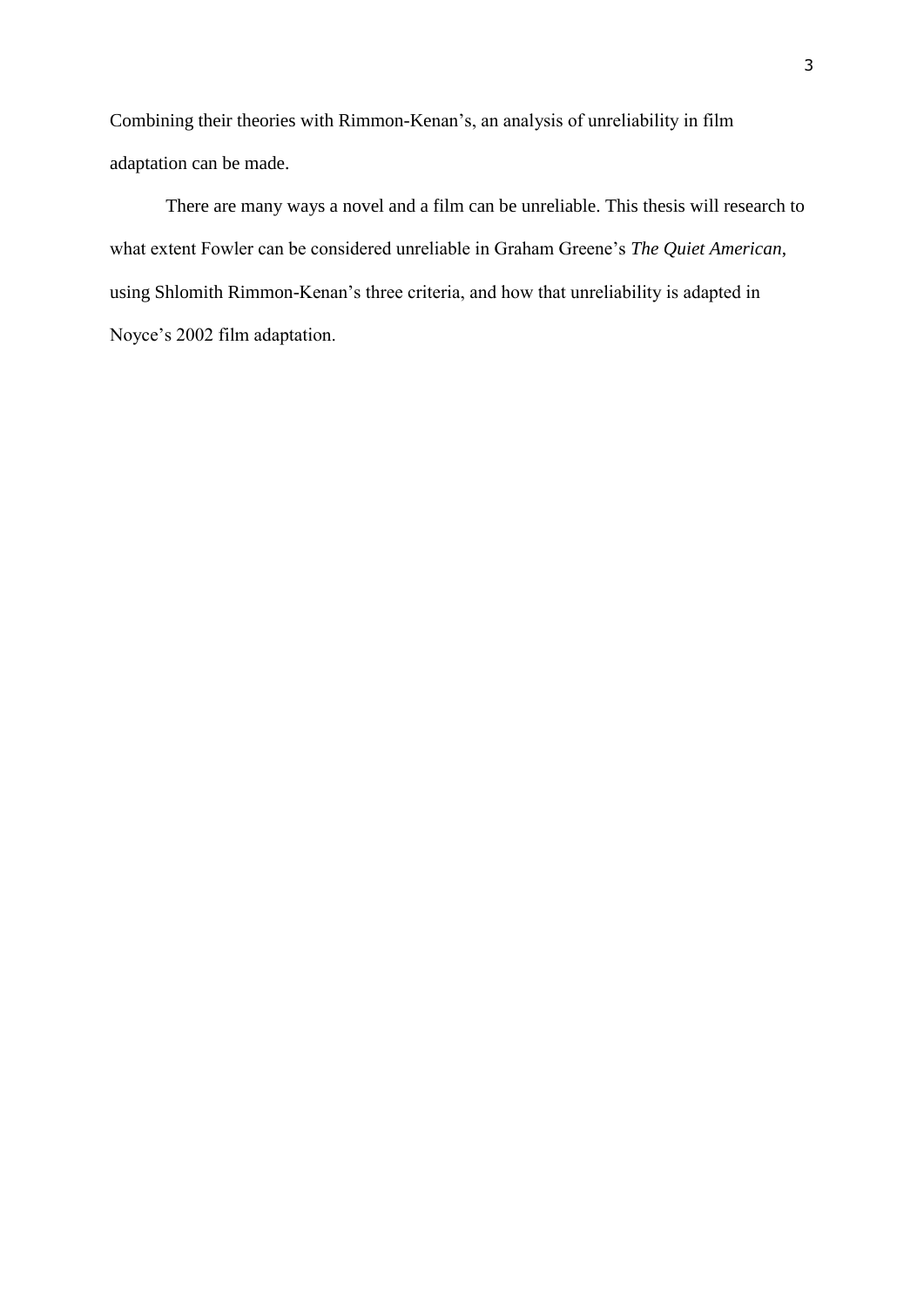#### **1. Defining the Unreliable Narrator**

<span id="page-4-0"></span>Most readers are familiar with the concept of the unreliable narrator. Yet, it is quite a difficult term to define (Currie 19). Therefore, to be able to analyse a film adaptation of an unreliable narrator, it is necessary to explain exactly what an unreliable narrator is, how it can be analysed in fiction, how unreliable narration works in film and how such a narrator can be adapted from novel to film.

A definition of the term narrator is required before being able to define the unreliable narrator. In literary theory, a narrator can be defined as someone who "transmit[s] a narrative to a fictional narratee" (Rimmon-Kenan 4). A narrative can be defined as that which "presents a [fictional] chain of events which is situated in time and space" (Lothe 3). A narrator is thus someone who transmits a presentation of events. That narrator can, for example, be an active participant in the story, who tells the story in first person, or an anonymous, detached third person narrator.

In fiction, the reader normally "accept<sup>[s]</sup> what a narrator tells us as authoritative" (Abrams 276). However, when the author of the text implies that the narrator's "perception, interpretation and evaluation of the matters he or she narrates do not coincide with the opinions and norms implied by the author" (Abrams 276), the narrator is meant to be unreliable. Rimmon-Kenan distinguishes three indications by which narrators can be unreliable: their limited knowledge, their personal involvement, and the problematic valuescheme (101).

A clear example of a narrator with limited knowledge would be a child telling a story, or a narrator describing events that take place when he or she was absent. The information given may still be correct and reliable. However, a narrator's lack of knowledge can become problematic when narrators "tell things they do not fully know" (Rimmon-Kenan 102). The narrator may act or form an opinion, based on that false information. Gullible and naïve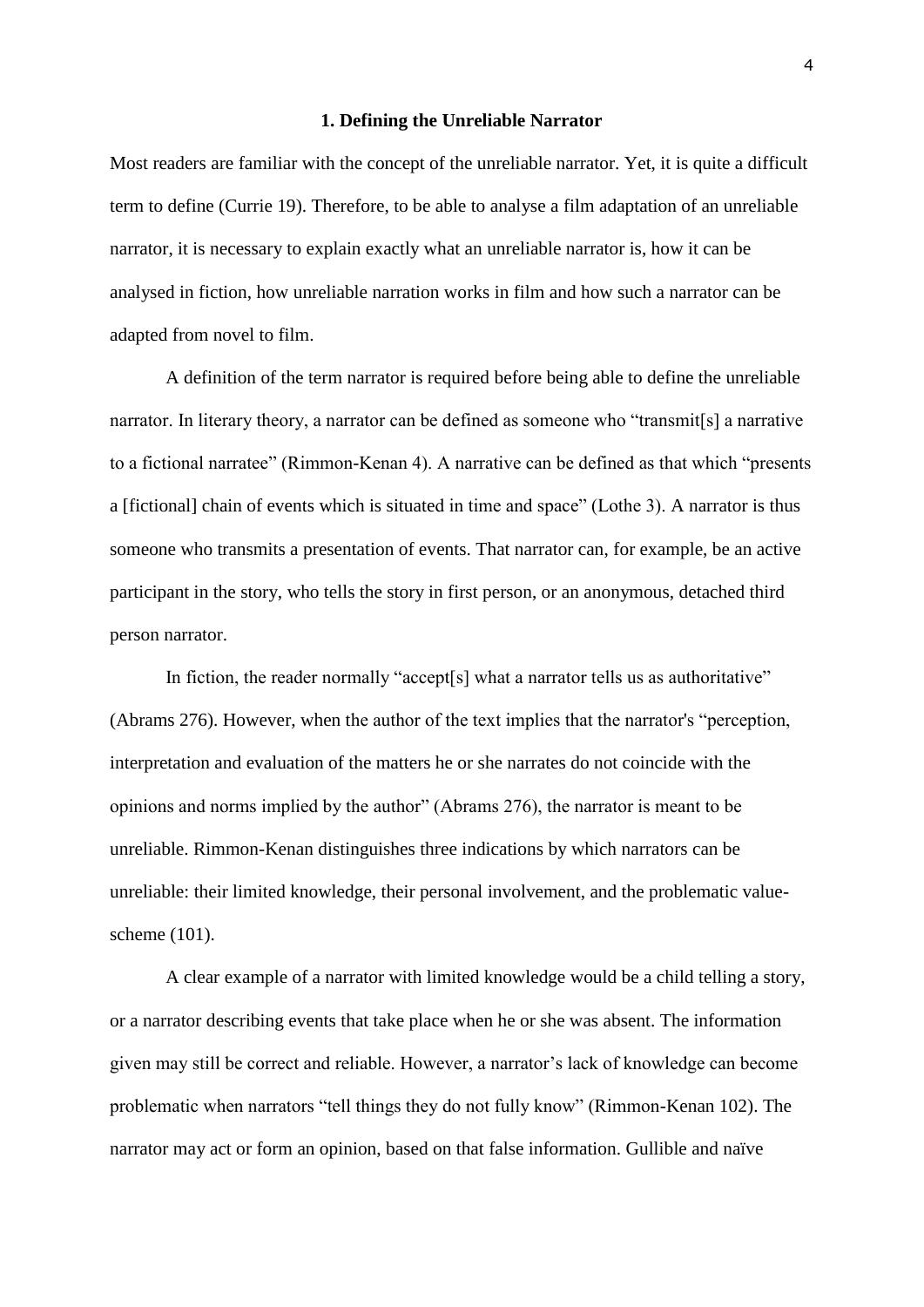narrators may be very honest, but due to their limited knowledge can cause an unreliable narration.

Personal involvement is the second indication. A classic example would be the jealous husband: his distorted views of events allow for a greatly unreliable narration. Events are coloured and the narrators cannot be expected to be objective, and thus reliable. Narrators may be present at an event and have all the knowledge, if they are personally involved, they may not evaluate all the events correctly. Their emotions may get the upper hand. Even if justified, they are bound to be subjective.

The last indicator is the narrator's problematic value-scheme. This is the case when the narrator's moral values "do not tally with those of the implied author" (Rimmon-Kenan 102). The difficulty here lies in finding out what the moral value's of the implied author are:

When the facts contradict the narrator's views, the latter is judged to be unreliable (but how does one establish the "real facts" behind the narrator's back?); when the outcome of the action proves the narrator wrong, a doubt is retrospectively cast over his reliability in reporting earlier events; when the views of other characters consistently clash with the narrator's, suspicion may arise in the reader's mind; and when the narrator's language contains internal contradictions, double-edged images, and the

like, it may have a boomerang effect, undermining the reliability of its user. (102) Closely related to this factor and worth taking into consideration, is Phelan's idea of the ethical framework in a novel, as narratives "explicitly or more often implicitly establish their own ethical standards in order to guide their audiences to particular ethical judgements" (Phelan 325). A narrator has its own moral values, and it might try to impose those values on the reader.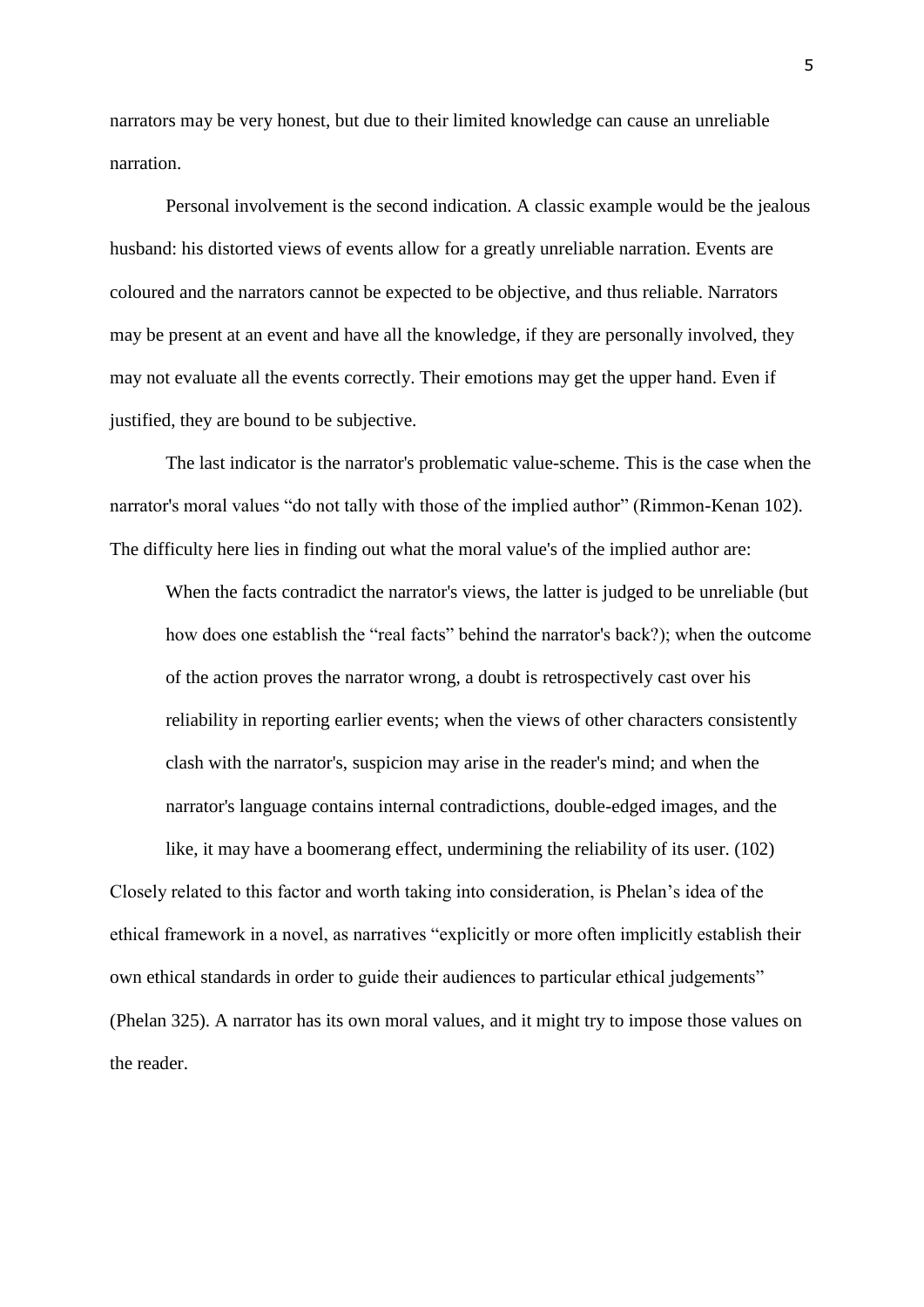These factors allow a literary text to be analysed on the reliability of its narrator. There is a large varying degree of reliability; most narrators are only to a certain extent reliable. By using Rimmon-Kenan's three criteria to analyse a fiction text, this degree can be determined.

Defining the unreliable narrator in film is a bit more troublesome: Lothe considers film narration "complex and fragmented" (31). The main difference with fiction is that the story is not told to us, but shown. There is no human narrator as in a novel. Bordwell introduces the concept character-narrator: a film character who "is presented as recounting story actions" (Bordwell 61), much like in a novel. However, such characters are "swallowed up in the overall narrational process of the film, which they do not produce" (Bordwell 61). We do not perceive the story through a character's eyes, but with the camera's. The camera "decides what we see" (Lothe 44): cameras show "the vision of an invisible or imaginary witness" (Bordwell 9). Being the witness, the camera can be regarded as an "invisible" and "extradiegetic" narrator (Fulton 113). The camera narrator can be "humanised", for example by using voice-over (Murphet 90). That gives the camera a human aspect, but does not make him a human narrator as in a novel: it is the camera that narrates the story.

Unreliability in film is therefore vastly different from unreliability in fiction. A camera cannot tell lies, at least not to the same extent as in fiction. A camera can, however, be subjective. As Lothe explains, "the camera decides not only what the viewer sees, but also how and for how long" (43). The camera is able to focalise the events through different characters. Focalisation in film is defined as the "anchoring of narrative discourse to a specific subject position in the story" (Murphet 88). This focalisation is the "filmic equivalent to the subjectively personal perspective" (Lothe 43). This allows a film to "present not only external but also internal perspective" (Lothe 45). A clear case of focalisation would be the camera looking "over the shoulder of the main character" (Lothe 44). Focalisation becomes problematic when the viewers have their "perceptions and thoughts shaped by the characters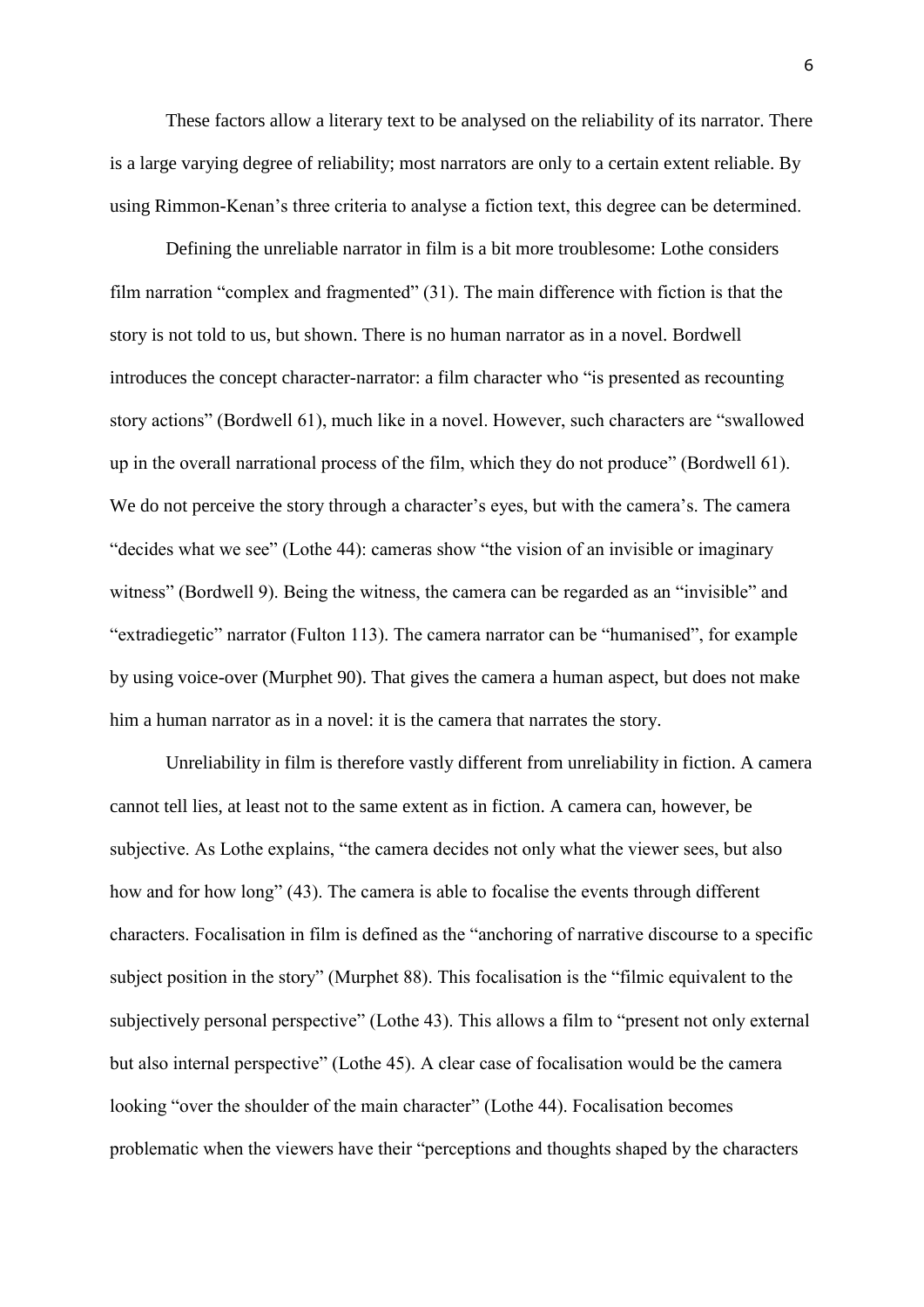who attract and direct narrative discourse" (Murphet 89). In other words: using focalisation, a film narrative can benefit certain characters by having the story shown from their viewpoint.

The effect of focalisation in film is caused by different camera techniques. The camera can project the story "through the interested 'point of view' of a given character" (Murphet 90). As an example, Fulton refers to the use of a handheld camera, which "creates a sense that the viewpoint [. . .] is giving us an internal perspective on the action, one that is therefore more 'authentic', but less privileged and authoritative, than an externally located viewpoint," (114-115) such as from a fixed camera. Another example is the close-up, which allows for a "remarkable and unprecedented degree of 'identification'" (Murphet 90). Murphet explains that "whenever we watch a close-up of a face followed by a close-up of an object, we are seeing the object as it were through the eyes of the face" (90). This trick is called the "eye-line match" (Murphet 90). Fulton and Murphet provide examples of different camera techniques used to focalise a film through a character: the optical point of view; the close-up; the middleshot, a shot in middle-distance which, when shot from a character perspective, can indicate a "reserve" between characters (Fulton 114); the voice-over; tracking, where the camera follows and moves with the character; and the use of lighting. These techniques, combined with the use of different camera positions, can reduce the "modality - the assertion of truth" (Fulton 114), so that the viewer is unsure of what "is being told or whose authority is privileged" (Fulton 114). Camera techniques and positions thus allow a film to be focalised through different characters, which in turn allows a film to have a subjective and unreliable narration.

Combining Rimmon-Kenan's factors of unreliable narration in fiction and Murphet and Fulton's indications of focalisation and subjectivity in film, unreliable narration in a novel and its adaptation can be compared. The following table shows how Rimmon-Kenan's factors correspond with different camera techniques: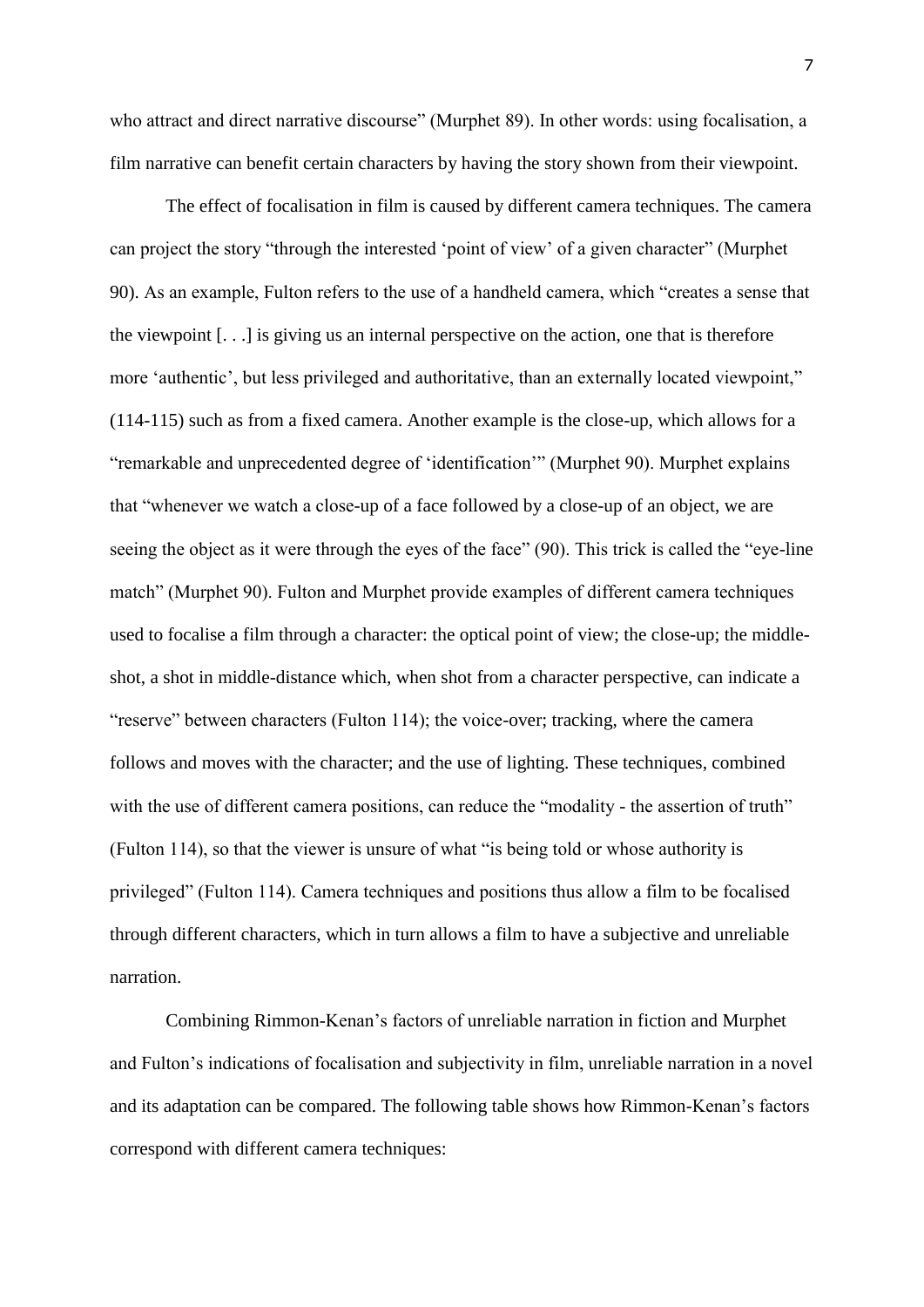| Text                         | Film                                                                                           |
|------------------------------|------------------------------------------------------------------------------------------------|
| Limited Knowledge            | Camera only shows events the character acting as focaliser is able to<br>see                   |
| Personal Involvement         | Internal focalisation: close-up; use of hand-held camera; medium<br>shot; tracking; voice-over |
| Problematic Value-<br>Scheme | Internal focalisation: close-up; use of hand-held camera; medium<br>shot; tracking; voice-over |

If limited knowledge in a novel harms the narrator's reliability, the director can apply more or less the same technique to the film: the camera can choose not to show certain events, keeping the viewer in the dark. If personal involvement and a problematic value-scheme are a cause of unreliable narration in a novel, they can be translated to film using techniques that focalise the narration through a character. This internal perspective allows a film to be subjective and thus unreliable. Using these criteria, a film adaptation of an unreliable narrator in fiction can be analysed.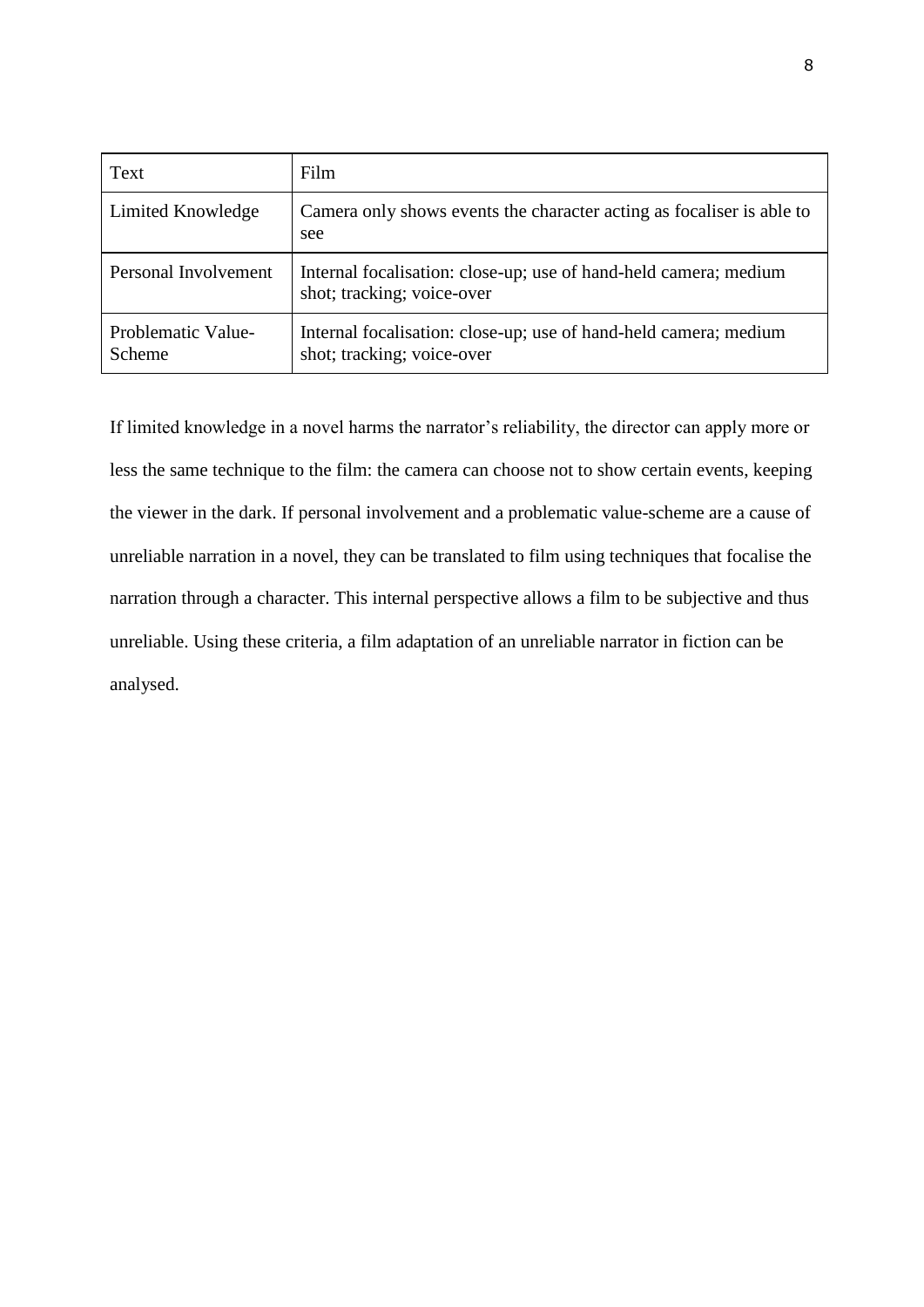#### **2. Limited Knowledge**

<span id="page-9-0"></span>Thomas Fowler, the first person narrator in Greene's *The Quiet American*, presents a limited view of the storyworld. Fowler filters this world, so readers are left to Fowler's own judgements and interpretations. In general, this applies to the film as well. Apart from an important scene in which Fowler is absent (more on that later), the entire film is focalised through Fowler. His face can often be seen in close-up and the camera often tracks him. Fowler sometimes uses voice-over to narrate the story, which is a way of "humanising the film image" (Murphet 90). Sometimes, the optical point of view is used, where the camera is at eye-level and from the point where Fowler is standing, literally "[comparing] the camera with a human eye" (Murphet 92). This limited knowledge sets the mood for the novel and the film, but also creates a certain degree of unreliability and subjectivity.

Having only access to Fowler's knowledge does not make him unreliable per se: he is an authoritative character and there is no sign of dramatic irony in the novel. In Rimmon-Kenan's terms: Fowler is an "adult and mentally normal" (Rimmon-Kenan 102) narrator. The first person narration allows tension to build, for example in the following passage in the novel, where Fowler is entering a guarded watchtower at night:

I wondered whether the guard would have drawn up his ladder, but there it stood – though and enemy might climb it, it was their only way of escape. I began to mount. I have read so often of people's thoughts in the moment of fear: of God, or family, or a woman. I admire their control. I thought of nothing, not even of the trap-door above me: I ceased, for those seconds, to exist: I was fear taken neat. At the top of the ladder I banged my head because fear couldn't count steps, hear, or see. Then my head came over the earth floor and nobody shot at me and fear seeped away. (Greene 83)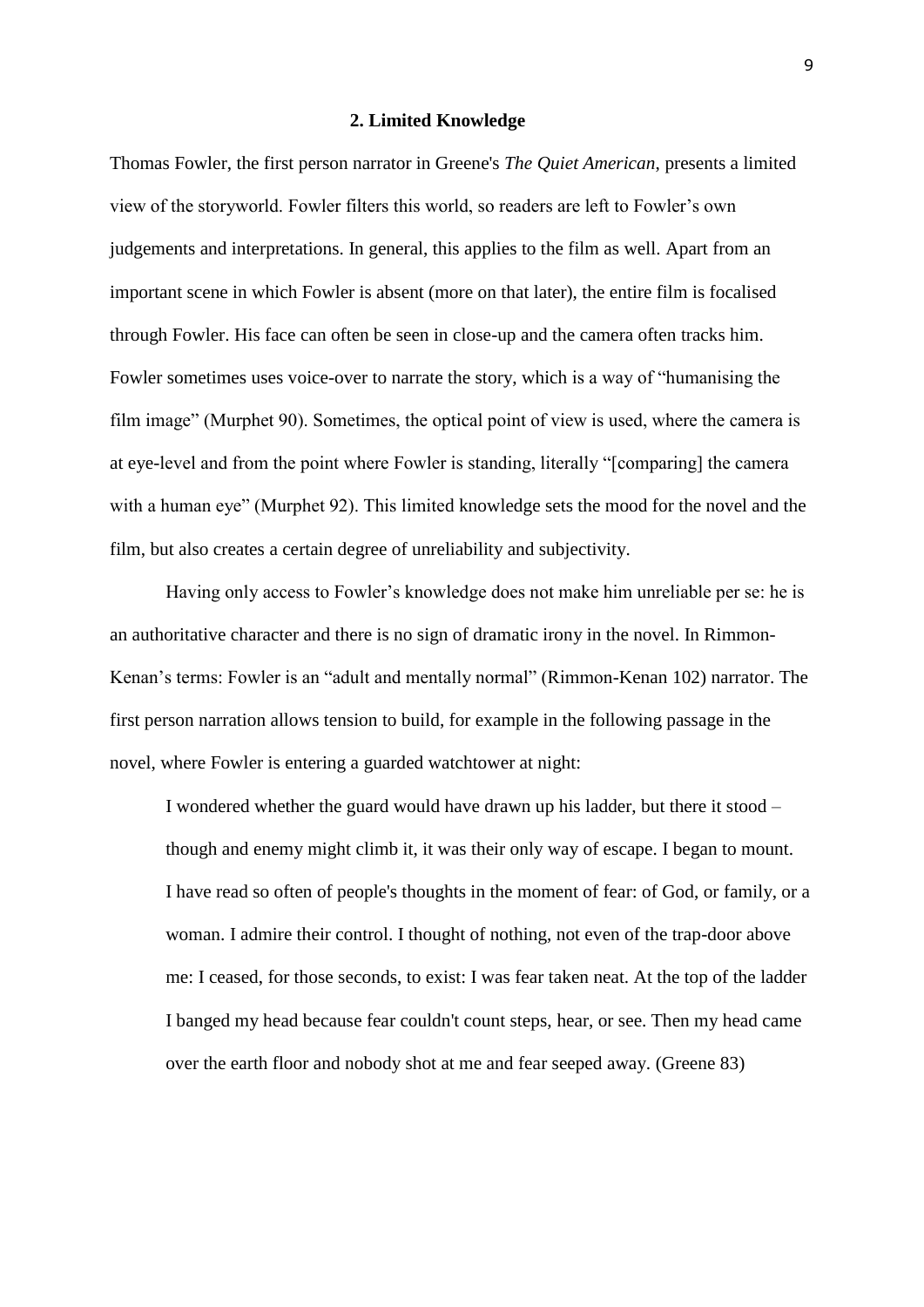Here, Fowler's uncertainty of what is about to happen, creates tension. There is no indication of unreliability in this passage: his fear of the guards is justified, as he is entering their watchtower in a warzone at night, and the event sounds plausible.

Noyce's adaptation of this passage creates a similar tension. In the dark, Fowler walks to the watch-tower. When he is near the tower, the point of view switches to Fowler's own point of view: the camera is shaky and on eye-level, as if it is Fowler's perspective. This optical point of view mimics the impression of a first person narrative, as if the camera is giving us "an internal perspective on the action" (Fulton 115). The climbing of the ladder and Fowler banging his head are not shown in the film. Instead, his frightened face appears on screen. After two seconds of watching his fear, the point of view switches again to the first person perspective: the narrowly opened trap-door reveals a rifle pointed at him. This is an example of optical point of view, but also of the "eye-line match" (Murphet 91). In this case, it is as if the viewer sees the rifle through the eyes of Fowler. This creates degrees of "intimacy" and "identification" (Murphet 90). When he sees the fear in the soldier's eyes, Fowler becomes a bit more comfortable (Noyce 43:11-43:53).

The trap-door episode is a good example of first-person narrative with limited knowledge adapted to film. We only perceive what Fowler is able to perceive. It is impossible, without using voice-over, to literally adapt the description of fear that Fowler feels in Greene's novel, but by using the optical point of view and the eye-line match, Noyce successfully captures the amount of fear Fowler must feel.

A much more crucial gap in knowledge is revealed in the narration of the events that lead to Pyle's death. Fowler implicitly orders the assassination of Pyle and is not present at his death. As Kerr points out, the murder "takes place during the action narrated in the book's first sentence, although it is not entered into the narrative record that point" (97). This allows Fowler to keep up his innocence: he did not kill Pyle, nor does he know for sure it is because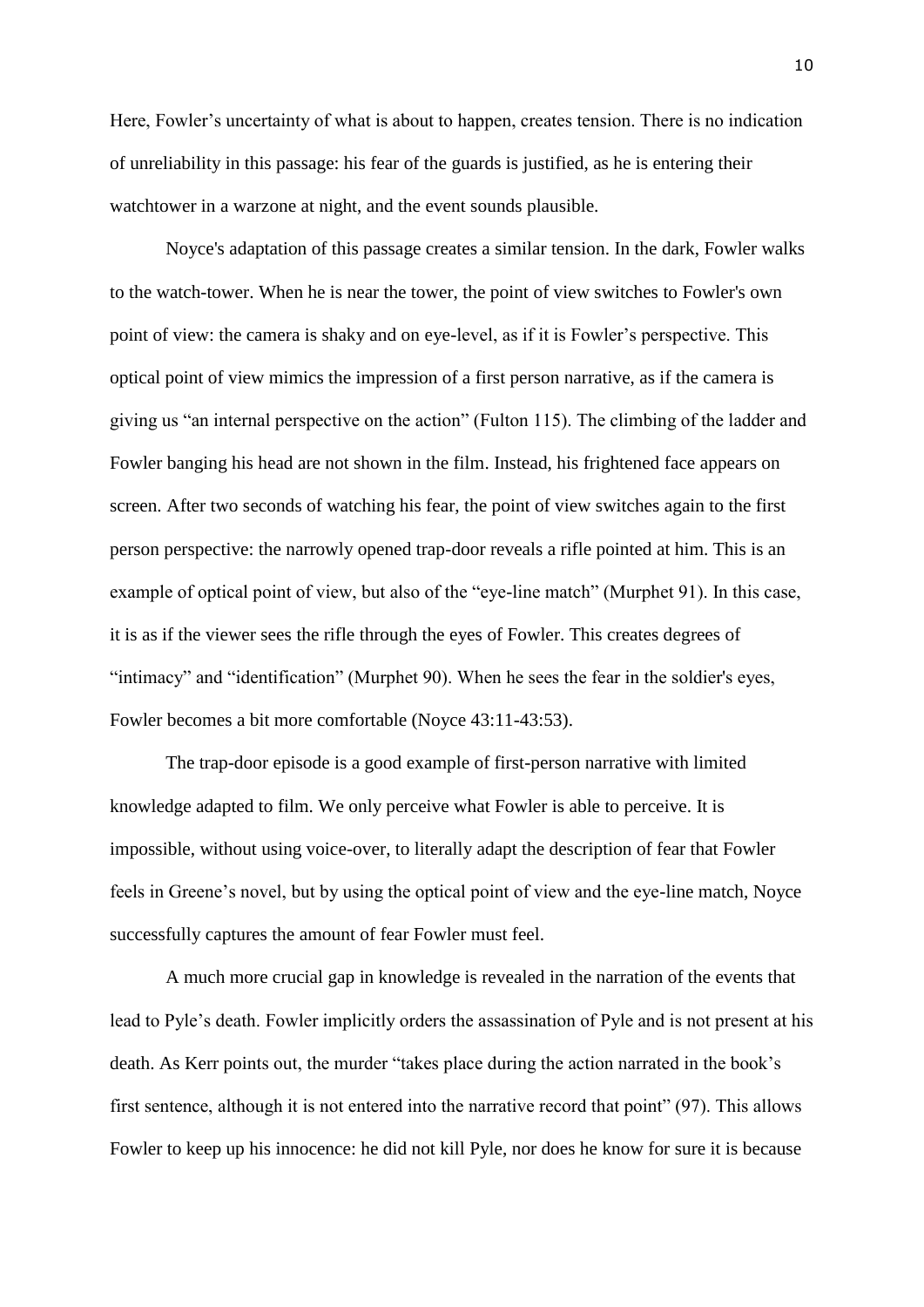of him that Pyle is dead: someone else could have given the same orders. Fowler only agrees with Mr. Heng, a communist leader, that Pyle has to be stopped. Mr. Heng is eager and suggests that Fowler and Pyle meet and have dinner, so Mr. Heng and his people can "talk to him on the way" (Greene 166). Fowler, not feeling really comfortable, asks: "What will you do?", to which Mr. Chou replies: "You do not want to know that, Mr. Fowler. But I promise you we will act as gently as the situation allows" (Greene 166). Fowler consents and gives Mr. Heng permission to stop Pyle. Afterwards, he contemplates warning Pyle and he wonders whether he has really just given the orders to kill Pyle: "I tried to persuade myself that Mr. Heng had other means at his disposal but the crude and obvious one" (Greene 170). He halfheartedly tries to convince Pyle to not go to dinner and thus avoid being killed, but without success.

As Fowler is not present at Pyle's death, he is able to keep up the illusion he is innocent, as he regularly tries to convince himself, the police and the reader. For example, when Fowler is suspected by the police, he replies: "You can rule me out.[. . .] I'm not involved. Not involved" (Greene 20). In the same way, he tries to convince himself he is innocent: "'not guilty,' I said. I told myself that it was true. Didn't Pyle always go his own way? I looked for any feeling in myself, even resentment at a policeman's suspicion, but I could find none. No one but Pyle was responsible" (Greene 10). When asked what could be the reason of Pyle's death, Fowler replies: "They killed him because he was too innocent to live" (Greene 23). Fowler even suggests possible killers: the Vietminh, the Vietnamese Sureté, the Caodaists, General Thé, the Hoa-Haos, or someone who "wanted his money" (Greene 19). The strength of these suggestions lies in the fact that they might be true. Many parties might have benefited from Pyle's death, and Fowler exploits his own lack of knowledge. Perhaps Pyle was not killed by Mr. Heng's men, but by someone else. Fowler does not know, and neither does the reader. Fowler basically says: I was not present at his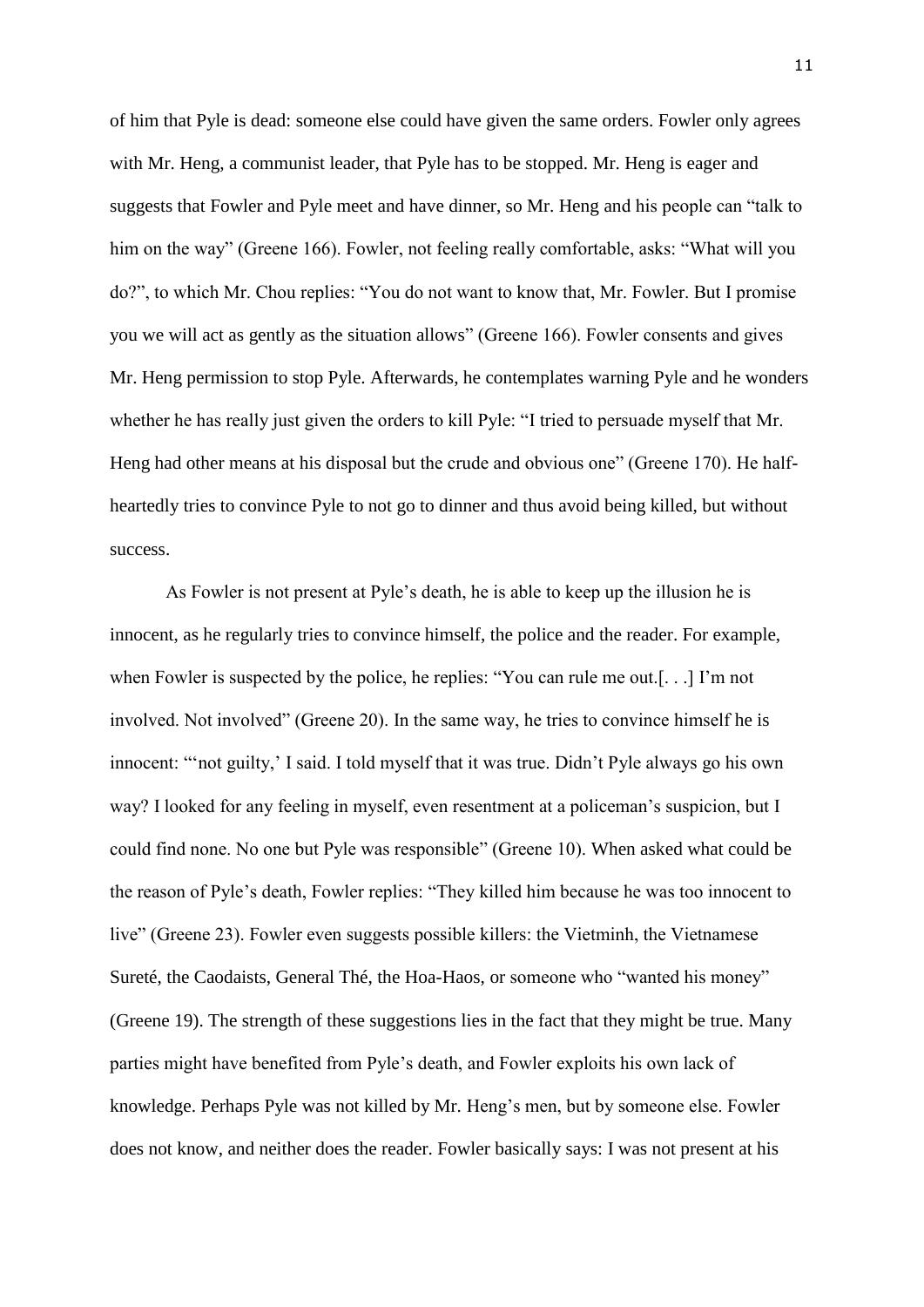death, so anyone could have killed him. Yet he seems to be aware of his guilt: the novel ends with Fowler desiring to say sorry (180). Rimmon-Kenan explains that unreliable narrators "tell things they do not fully know" (102). Fowler seems to reverse that assumption: he does not tell things he almost fully knows. He does not want to know who killed Pyle, in order to remain innocent. This makes him unreliable to a certain degree.

Noyce's adaptation is slightly different concerning Fowler's instructions to kill Pyle. For example, another reason to eliminate Pyle is introduced: immediately after the explosion which causes Fowler to take action, it turns out Pyle speaks fluent Vietnamese. Fowler feels deceived, as Pyle had pretended all the time to be helpless in the Oriental setting. This does not occur in the novel, where Pyle is helpless all the time. This causes Pyle to appear much more important and better trained than Fowler originally thought. In the same manner, Fowler accuses Pyle of being the boss at the American legislation: "It's you isn't it? Joe Tunney, the staff at the legislation, Mr. Muoi, General Thé. They all take their fucking orders from you, Pyle." Pyle dismisses this accusation by saying Fowler has "no idea of the big picture"(1:16:00 - 1:16:12). Again, this conversation does not occur in the novel. The result of these additions is that Fowler's motivations for assassinating Pyle appear to be much more noble than in the novel.

The most crucial difference, however, is that, during the murder, the focalisation of the film, for the first and only time, shifts from Fowler to Pyle. The entire killing scene is shown in detail. This scene does not, however, reveal who the killers are, as they are a gang who have not been on screen before. After killing Pyle, though, the leader of the gang cycles past Fowler and makes eye contact (1:21:39). By this very short shot, the connection between Fowler and the killers is established, a connection which remains implicit in the novel. It remains unclear, though, why Noyce chose to switch from Fowler's to Pyle's focalisation for the killing scene. A reason might be that the preparations of the murder were rather subtle, as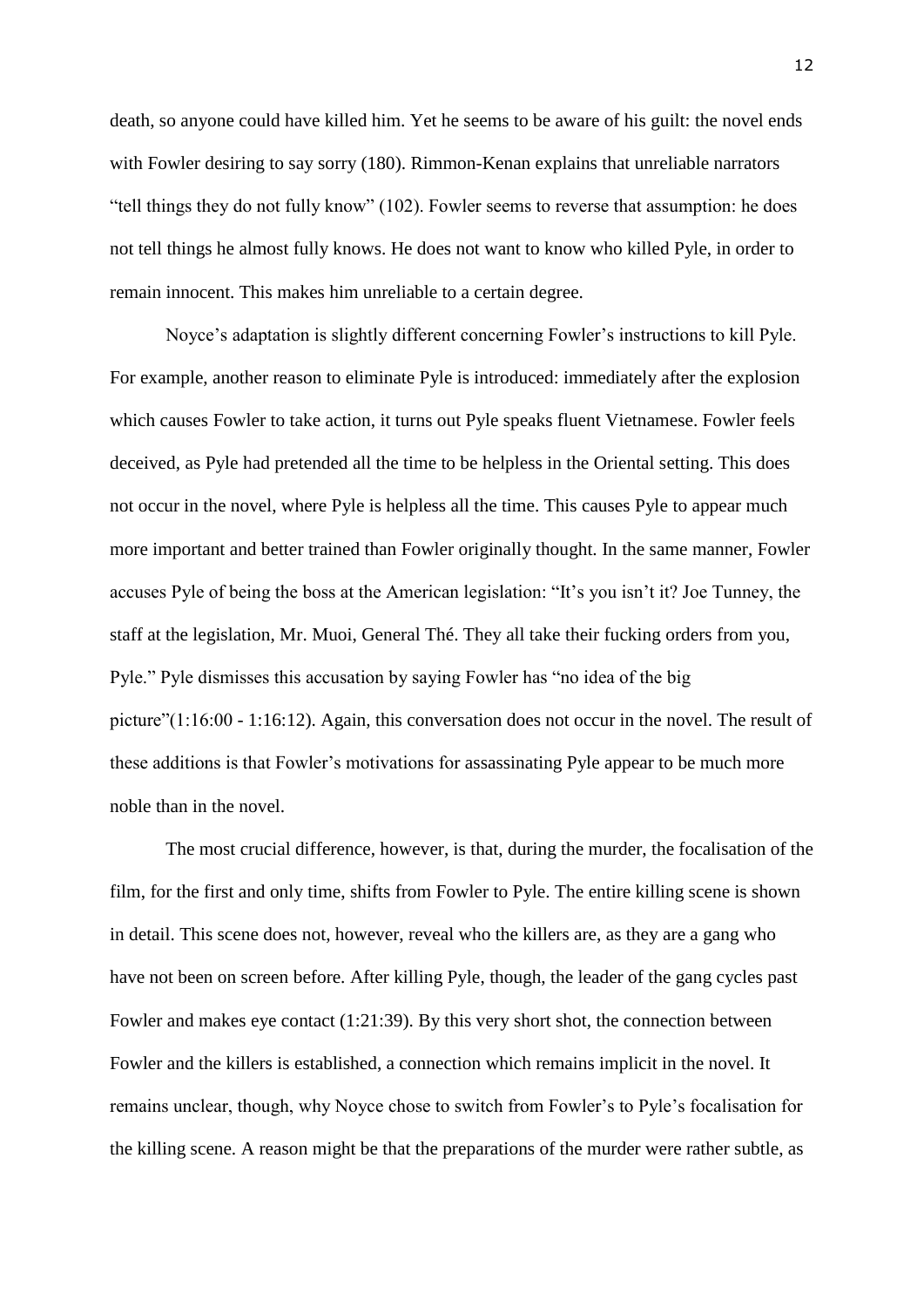it is not explicitly mentioned beforehand that Pyle is going to be killed. It requires a bit more attention from the audience to connect the dots, whereas in the novel the author directs the reader's thoughts. This causes the narration in the film to have more knowledge than the narrator in the novel.

This chapter has analysed the effect the limitation of a narrator's knowledge has on the narration in both the novel and the film. In the novel, Fowler is an "adult and mentally normal" (Rimmon-Kenan 102) narrator who does not fully know what is going on, but is smart enough to find out. At the end of the novel, almost no knowledge gaps are left open. Only the real identity of the killer remains unclear, which causes Fowler to be able to uphold his innocence. The film is almost entirely focalised through Fowler. That effect is created by using different camera techniques, for example optical point of view, where the camera is literally the human eye (Murphet 92), and the eye-line match, where a close-up of a face precedes a shot of another object, which creates a degree of intimacy and internal focalisation. Because Fowler is the focaliser most of the time in the film, the viewer does not know more than Fowler does, except for the killing scene, where Pyle is the focaliser. In both the novel and film, the limited knowledge is used to create tension, for example in the trap-door scene. However, Fowler also exploits his limited knowledge by declaring himself innocent when he is not. Above all, Fowler has a good sense of what is going on in both the novel and the film, but the film does not leave any knowledge gaps at all, opposed to the novel. In this regard, the film narration can be considered more reliable than the novel's.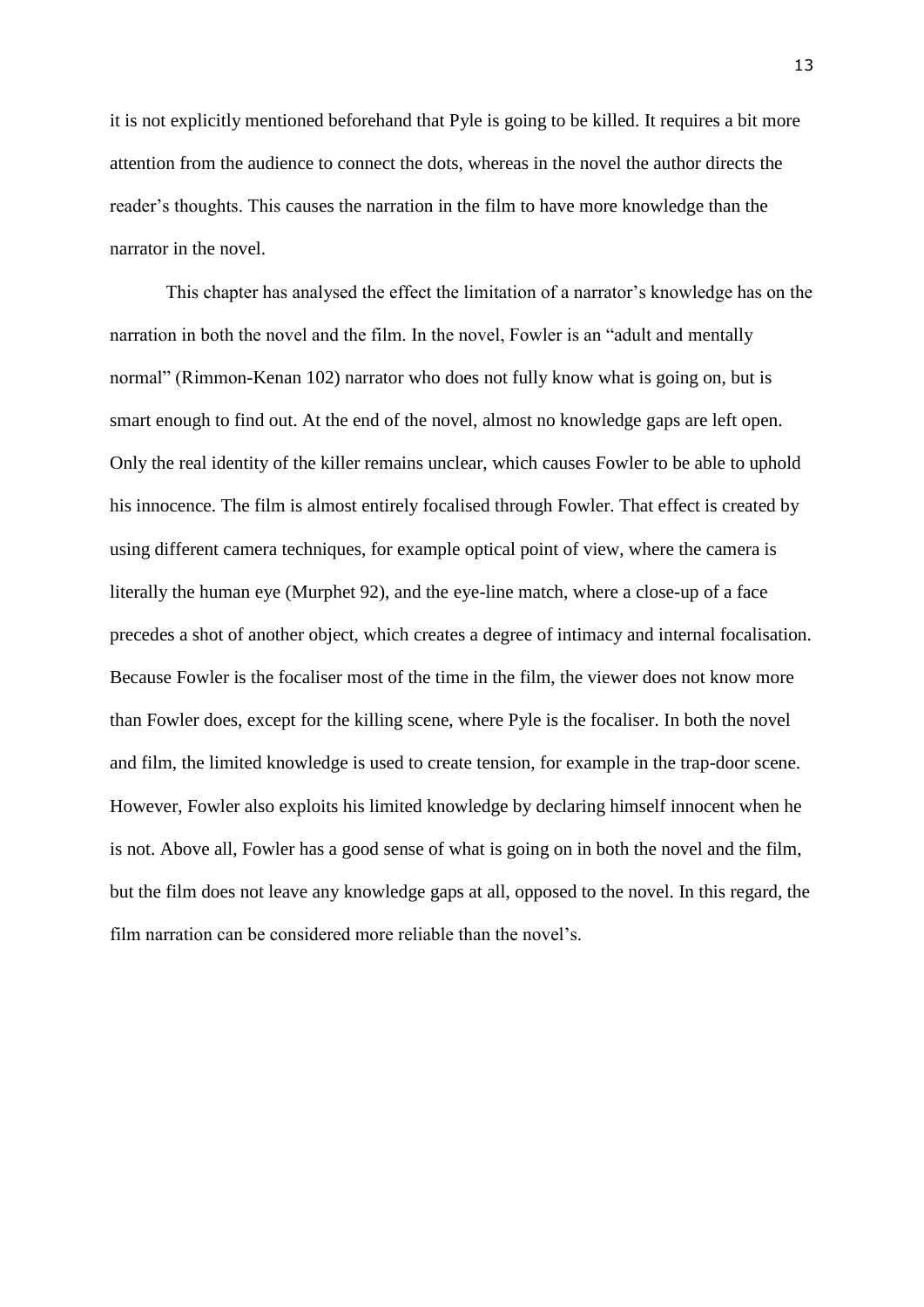# **3. Personal Involvement**

<span id="page-14-0"></span>When narrators play a role in the story they tells, their views may not be wholly objective. They might report events correctly, but it is the evaluation of these events that can be distorted by their personal involvement (Rimmon-Kenan 102). Narrators may not see the positive attributes of their enemies, or the negative of their lovers. their emotions may get the upper hand. Even if justified, the evaluations and judgements of an involved narrator are bound to be subjective. Therefore, in fiction, narrators need to be detached from the story before they are able to evaluate events objectively. In film, where the camera is the narrator, events can be coloured and evaluated through the use of focalisation, as cameras itself "cannot easily comment on those actions from an external perspective, except through an interventionist device such as voice-over" (Fulton 98). Voice-overs allow the narrator to "muse" and communicate to the audience" (Chatman, "New Directions in Voice-Narrated Cinema" 320). However, by using camera techniques such as close-up, eye-line matching, the usage of a hand-held camera, the medium shot, camera tracking and voice-over, the film can be focalised through a character. In a way, that gives the impression of a first person narration, as events are coloured by the character's viewpoint. This happens consistently in Noyce's *The Quiet American*, which is almost entirely focalised through Fowler.

In Greene's *The Quiet American*, Fowler is greatly involved, in both the war and the love storyline. He portrays Pyle as a monster and takes matters in his own hands. This goes against all of Fowler's own values. Being a journalist, Fowler sees objectivity as a high ideal: "My fellow journalists called themselves correspondents; I preferred the title of reporter. I wrote what I saw. I took no action - even an opinion is a kind of action" (Greene 20). These lines are transferred directly to the film, where Fowler speaks them to Pyle, so Fowler wants to portray himself as an objective, uninvolved reporter in both the novel and the film.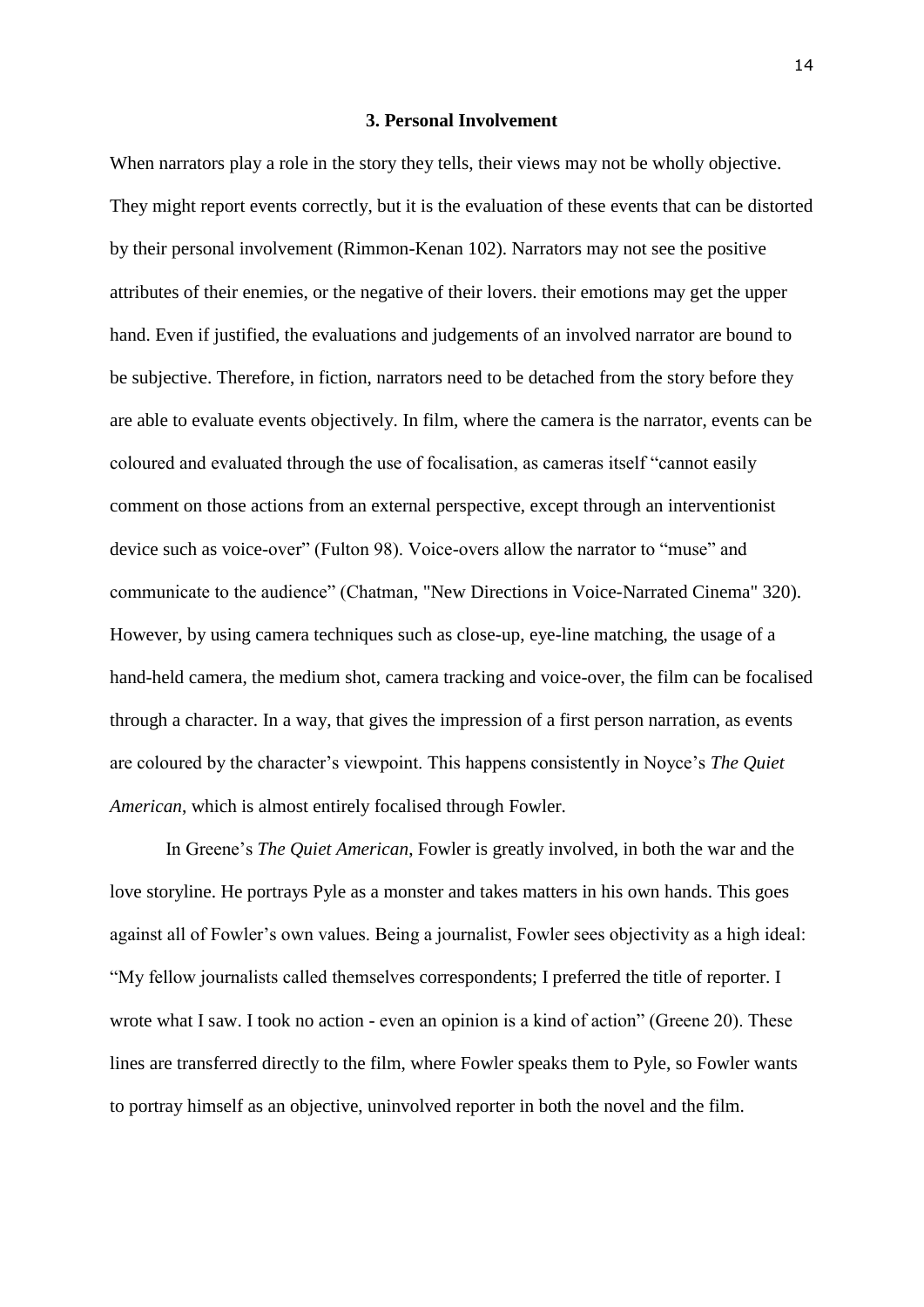As mentioned before, Fowler attempts to remain neutral in the war. He does not really seem to care: he has seen everything and is not easily impressed. That is, until the bomb that kills 30 innocent people goes off. Fowler tries to convince Pyle, who has blood on his hands, of the horror of the event: "I forced him, with my hand on his shoulder, to look around" (Greene 154). Without success: Pyle claims to be innocent, as he thought there would be a communist parade: an attractive target. He did not know that the parade was cancelled and that the bomb would just kill innocent people. Fowler then thinks to himself: "What's the good? He'll always be innocent, you can't blame the innocent, they'll always be guiltless. All you can do is control them or eliminate them. Innocence is a kind of insanity" (Greene 155). It is at this point Fowler decides to become involved in the war, as he subsequently hails a trishaw and goes to visit Heng. Heng convinces Fowler that Pyle must be stopped, saying: "One has to take sides. If one is to remain human" (Greene 166). This convinces Fowler to become involved and subjective. He proceeds to collaborate in Pyle's assassination and does not regret that: "I looked for any feeling in myself, even resentment at a policeman's suspicion, but I could find none. No one but Pyle was responsible" (Greene 10). These thoughts show that Fowler himself is unable to evaluate the situation correctly. He knows he should feel resentment, but he admits he does not feel anything at all. While his actions may be justified, "his motives for doing so are ambiguous and his action is such that his 'involvement' is itself a form of corruption" (O'Prey 152).

In Noyce's adaptation, Fowler's lack of feelings is shown nonverbally. When interrogated, Fowler says: "[t]here's a war on. People are dying every day" (Noyce 1:23:39). A close-up of his face shows how cold and detached he is, as if he does not care. He stares at Vigot, his interrogator. The camera is located directly behind Fowler's left shoulder. This is a typical example of focalisation in film: the viewer takes Fowler's position. It should also be noted that Fowler is standing on the stairs, while Vigot is below him. This gives Vigot a sense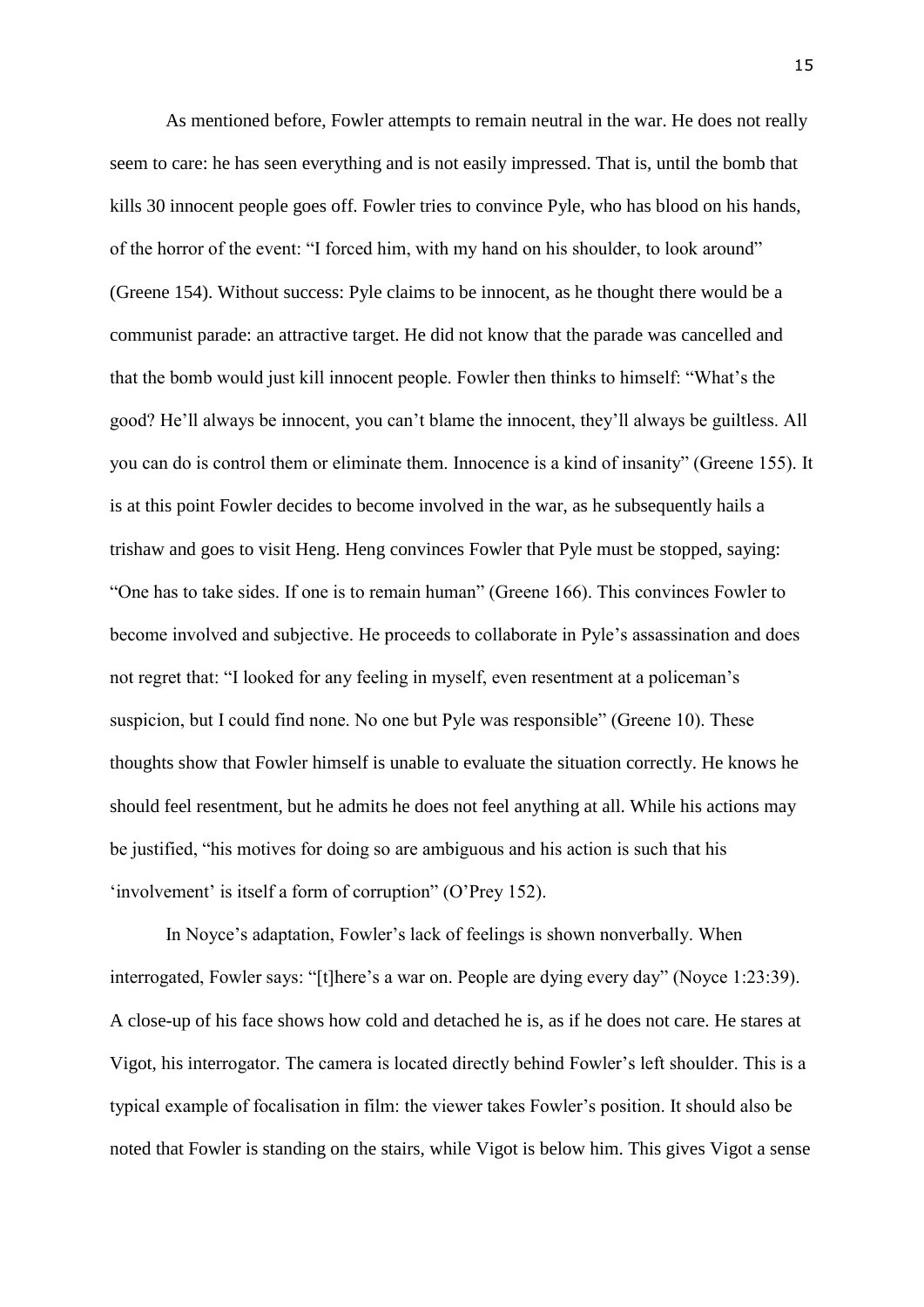of disempowerment (Fulton 116). Fowler refuses to help Vigot, even though he knows how Pyle died. This scene bears a close resemblance to the opening scene, in which Vigot and Fowler sit opposite each other. When Vigot asks Fowler whether he has "anything to help" (Noyce 4:06) ,Fowler replies with: "no, nothing at all." He is blatantly lying, which the viewer does not know at that point. This means that in this case, the unreliability of Fowler can only be "recognised after the fact" (Bordwell 60). His personal involvement in the story causes him to lie to other characters, which raises doubts about his trustworthiness as a narrator.

Fowler's reporting of his own love life is even more unreliable, as he is quite irrational about his feelings. He is no longer the ideal of a "mentally normal narrator" (Rimmon-Kenan 102). He admits so himself, shortly after Phuong has left him for Pyle:

I had been punished. It was as though Pyle, when he left my flat, had sentenced me to so many weeks of uncertainty. Every time that I returned home it was with the expectation of disaster. Sometimes Phuong would not be there, and I found it impossible to settle to any work till she returned, for I always wondered whether she would ever return. (Greene 132)

Just before Phuong leaves Fowler, he finds himself unable to trust her, and thus he cannot evaluate her answers correctly. He is so worried about Phuong leaving, that he distrusts her: "my anxiety would speak for me, and I said, 'When did you last see Pyle?' She hesitated -- or was it that she was really thinking back?" (Greene 132). This shows that Fowler is too involved in this storyline to be able to think clearly. His evaluations are coloured by feelings, and harm his reliability as a narrator. His distorted evaluations lead Fowler to immoral actions: Fowler lies to Phuong and Pyle about divorcing his wife. On asked why, the following dialogue occurs between Pyle and Fowler: "'Can't you explain, Thomas, why...' 'Surely it's obvious enough. I wanted to keep her.' 'At any cost to her?' 'Of course'" (Greene 123). The readiness with which Fowler is prepared to lie testifies to his involvement: lying is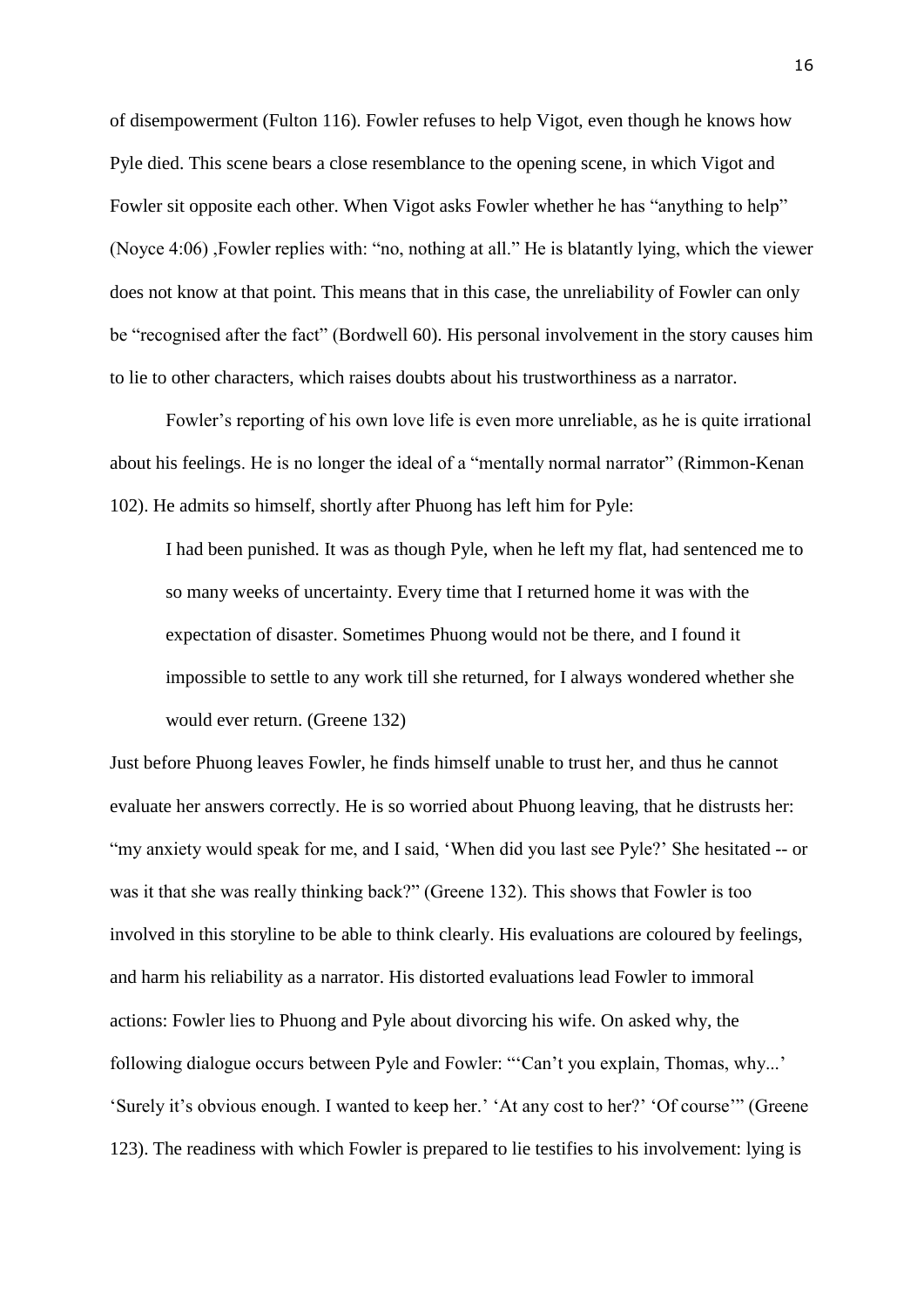the only possible way for him to keep Phuong. The reader is all the time fully aware he is lying, and it makes Fowler untrustworthy. If Fowler is able to lie to other characters, he is able to lie to the reader as well.

In the film, it is not immediately revealed Fowler is not telling the truth. At Fowler's own home, Phuong is very grateful to Pyle for offering her sister a job at the American legislation, probably in an attempt to seduce Phuong. Fowler then successfully attempts to take control of the situation by saying his wife has agreed to divorce him. He throws away the letter he is holding in his hands. The contents of the letter are not revealed: this is a prime example of what Bordwell calls a limit on "communicativeness" (59). The camera could have access to the letter, but the director chooses to create a knowledge gap. A letter of which the contents are of great importance, we learn later, is being kept back. This is a sign that the narration is focalised through Fowler. Fowler benefits by the camera not showing the letter. If the camera had revealed the letter, and thus the lie, Fowler as a character would be discredited. Phuong then kisses Fowler, while Pyle is humiliated: he stands awkwardly in the room while Fowler enjoys his victory over Pyle. Fowler is then able to say, with a smug look on his face, "Thank you for dropping by" (53:44). In the next scene, it is revealed that Fowler was blatantly lying. Again, this is a case of an unreliability which is only recognised after the fact. The narration in the film seems to purposely mislead its audience by focalising through Fowler. In this scene, Fowler creates his own victory by lying, and the camera has the means to catch him out, but does not. Instead, the narration allows Fowler to lie and make it believable.

In the novel, Fowler's narration is considerably influenced by his personal involvement. He feels himself unable to witness Pyle being responsible for the death of innocent people, nor Pyle leaving with Phuong. As a result, rather than his "reporting of the events themselves," it is Fowler's evaluations of events and characters that is "suspect"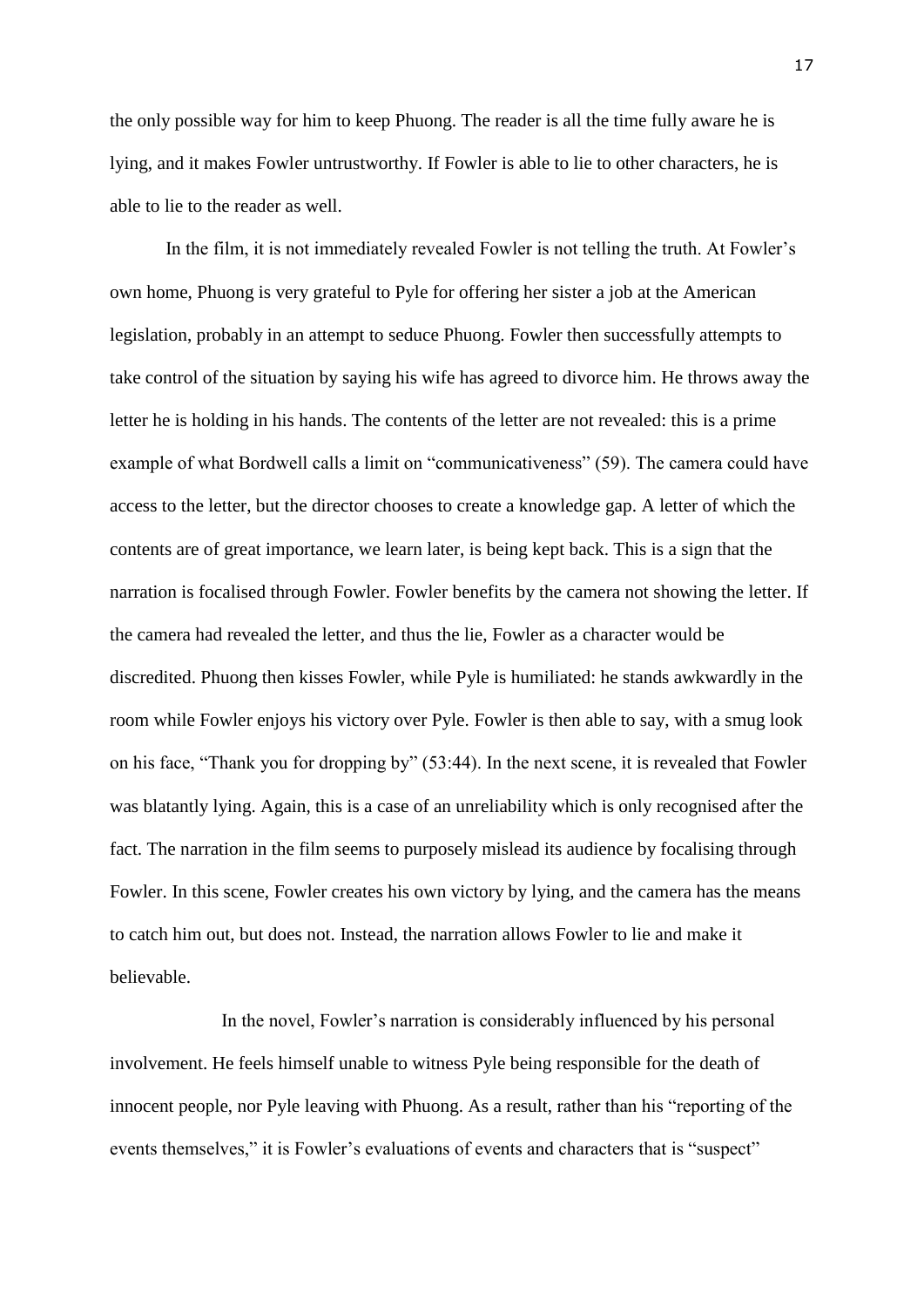(Rimmon-Kenan 102). He cannot trust Phuong any longer and he refuses to help the police investigate Pyle's death. Since the reasons for his dishonesty are plausible, it seems that Fowler is lying for a good cause. Yet he even admits that he cannot feel emotions, and is filled with anxiety. Therefore, his personal involvement has a severe limiting impact on his reliability. In the film, his unreliability as character is given extra effect by the use of different techniques. By revealing Fowler's lies only after they had the effect he desired, Noyce purposely deceives the viewer. The film is focalised through Fowler using close-ups, tracking and voice-overs. The film attempts to have the viewer's "perceptions and thoughts shaped by the characters who attract and direct narrative discourse" (Murphet 89). While the camera is the narrator, it is Fowler who seems to direct what is shown: objects that discredit him, are not shown. The film seems to want the viewer to believe Fowler's lies. The narration is coloured by personal involvement in both the novel and the film, making it unreliable to a degree.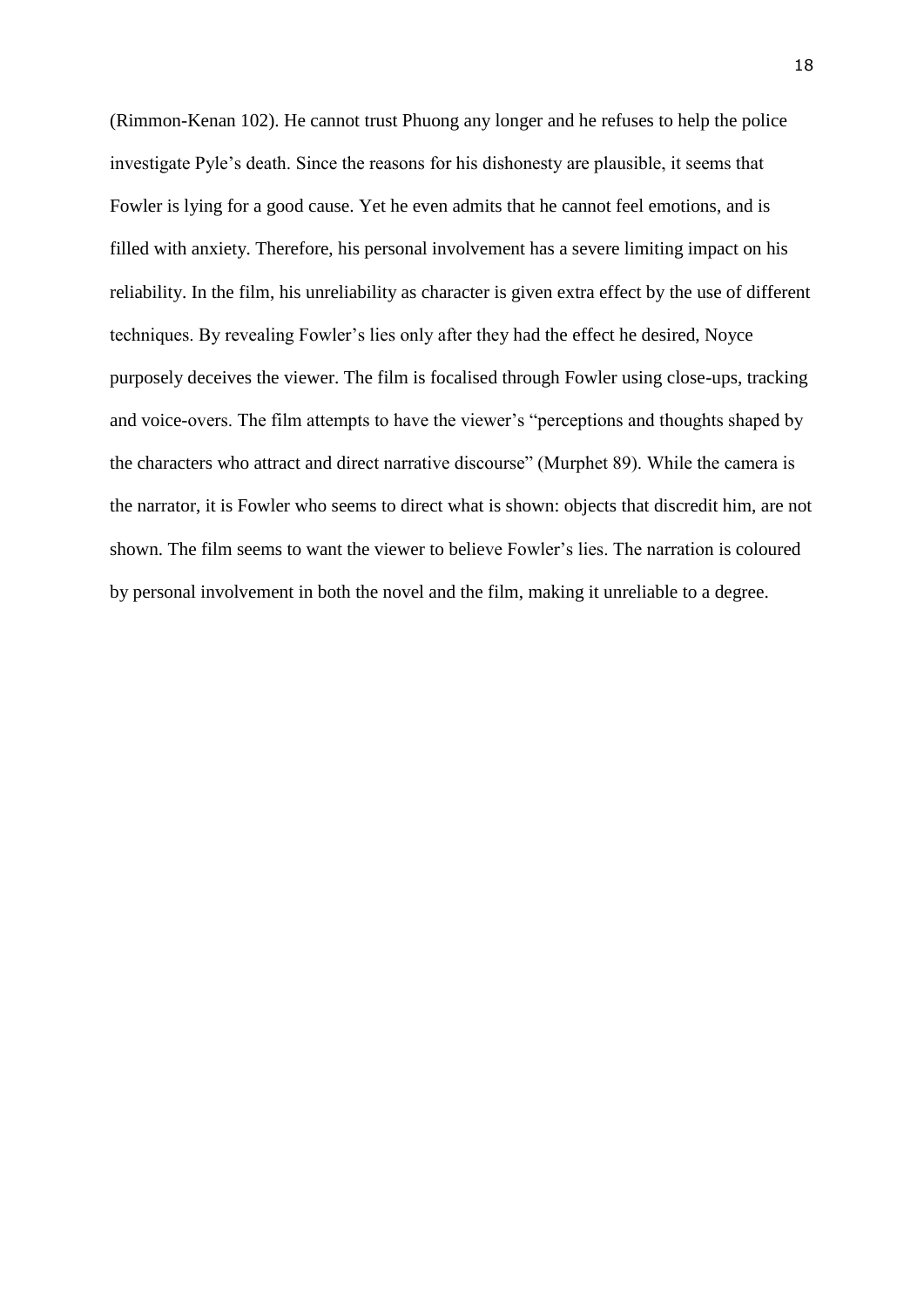### **4. Problematic Value-Scheme**

<span id="page-19-0"></span>Rimmon-Kenan's third indicator of unreliable narration is the narrator's problematic valuescheme. A narrator's value-scheme can be considered problematic when it clashes with the value-scheme of the implied author (102). A narrator may, for example, perform the most atrocious acts: if the implied author does share those values, the narrator can be considered reliable (Rimmon-Kenan 102). This is rather vague, as it is based on assumptions: the reader can only assume that the implied author does not agree with the narrator, as the former is unable to speak directly to the reader. Rimmon-Kenan gives some indicators of disagreements between implied author and narrator. When a narrator ignores the facts; is proven wrong; constantly clashes with other characters or his language contains internal contradictions, it may be a sign the implied author does not agree with the narrator (Rimmon-Kenan 102). Just as the personal involvement factor, it is not the reporting of events, but the narrator's evaluations that can be distorted. In Greene's *The Quiet American*, Fowler often clashes with other characters. There is only one scene, at the American legation, where he ignores the facts and is proven wrong. At that moment, it seems, the implied author of the novel, dismisses the ethical values of Fowler.

In film, the narration's value-scheme has to be analysed in a different way. Internal incongruities and contrasts of a character have to be "conveyed externally and visually, through gesture and expression, or directly through dialogue" (Fulton 110). As Noyce's film is focalised through Fowler, the narration is shaped by his value-scheme. At points where his value-scheme is questioned, the film chooses Fowler's side by using camera techniques as close-up, eye-level matching and tracking. This causes the film narration to be biased. In this manner, a comparison between novel and film can be made.

Before doing so, it might be useful to analyse Fowler's ethical framework in Greene's *The Quiet American*, as it is problematic. As Phelan states, narratives have the power to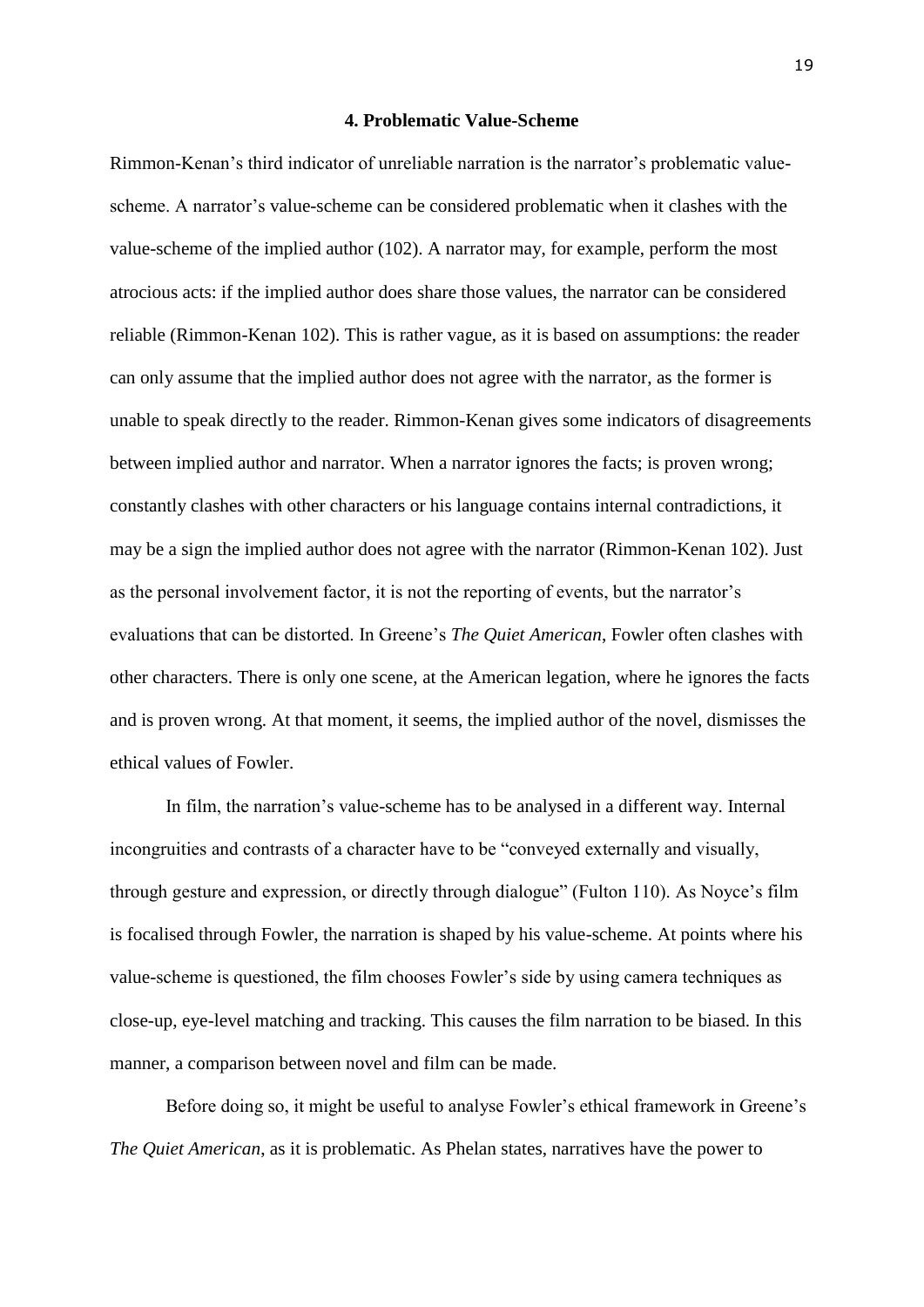"explicitly or more often implicitly establish their own ethical standards in order to guide their audiences to particular ethical judgements" (325). This happens in *The Quiet American*. Fowler cheats, lies and kills, yet he is able to evoke sympathy with the reader, as he is able to make these actions seem completely normal and reasonable.

One of Fowler's most hypocritical characteristics is his behaviour regarding his wife, whom he sees as his enemy. He seems ashamed of being married: it is only revealed at a third of the novel, when he says to Pyle: "I can't marry her. I have a wife at home. She would never divorce me. She's High Church - if you know what that means" (Greene 50). Throughout the novel, Fowler unsuccessfully attempts to divorce Helen, his wife. He much rather marries Phuong, as he explains: "It had been a long and frustrating courtship. If I could have offered marriage and a settlement everything would have been easier" (Greene 32). The fact that he is married does not influence his behaviour: it is merely a hurdle that prevents him from marrying Phuong.

In Noyce's adaptation, it is also revealed rather late, 20 minutes into the film, that Fowler is married. "But not to her," Fowler adds as Phuong joins his and Pyle's conversation. He says that rather grimly, as if he is a victim of the situation. Fowler does not await Pyle's response; instead, he rather abruptly leaves. In different ways, in both the novel and the film it is made clear Fowler regards his wife as excess baggage, and has no scruples at all about having a mistress in the country he is working.

As the narrator of the novel, Fowler establishes the narrative's ethical standards: he does not want to give "private reasons" as a reason for not wanting to return to England, as gossip would ensue among editors of his newspaper: "every correspondent, it was assumed, had his local girl" (Greene 64). Here it is implied that Fowler is doing a normal thing by cheating on his wife. When Pyle discovers Fowler has lied about wife divorcing him, Fowler does not show any remorse: "You shouldn't trust anyone when there's a woman in the case"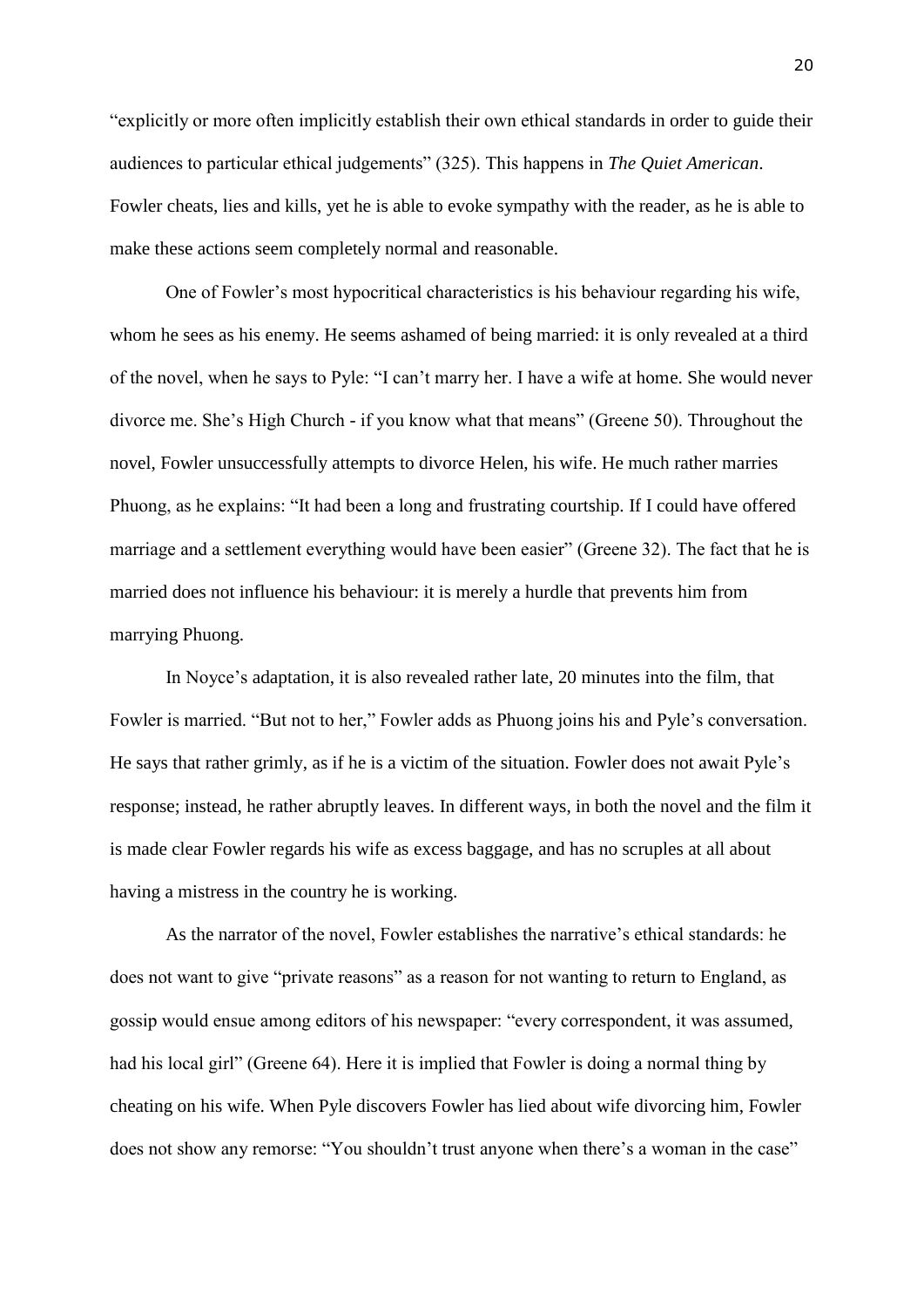(Greene 122), cynically stating it is "European duplicity" (Greene 122). Fowler suggests that correspondents have their local girls, and Europeans deceive: it is in his nature. Being a European correspondent, Fowler seems to feels free to commit either act.

The film does not raise any questions about Fowler being married and sleeping with Phuong. In an intimate moment at the start of the film, Fowler, lying in bed next to Phuong, says: "I'd marry you if I could". Phuong asks if his wife would consent to a divorce, to which Fowler replies: "I doubt it" (Noyce 21:39). There is a big close-up of Fowler's face at this point, in an intimate situation. He looks down, avoiding eye-contact with the camera. The big close-up is a sign of emotion, internal focalisation (Fulton 116), and allows a degree of "identification" and "intimacy" (Murphet 90). Here, the narration shows two people who want to marry each other but cannot. By creating this mood, the ethical standards of this film are being established in Fowler's favour.

When Pyle confronts Fowler with his lies in the novel, Fowler is more ashamed than anything else: "there wasn't any point in being angry with anyone - the offender was too obviously myself" (123). However, he views the confrontation as an annoying discussion, not as something that could lead Phuong away from him. He says to Phuong: "I noticed you were quiet. [. . .] What a fury you might have been, but you're Phuong - you are no fury" (123), as if her being quiet means that she does not care about his lying.

The confrontation is more dramatic in the film. Pyle, Phuong and her sister are all present. Fowler is in a weak position. He is sitting, while Pyle, Phuong and her sister are standing angrily before him. Fowler again acts as a focaliser in this scene. There is an optical point of view from where he is sitting, and the eye-line match technique is used. These techniques are combined: first the viewer sees a close-up of Fowler's face, followed by an optical point of view shot from where Fowler is sitting, looking up at Pyle, Phuong and her sister. He does not give a satisfactory answer to the question why he lied. In a weak voice, he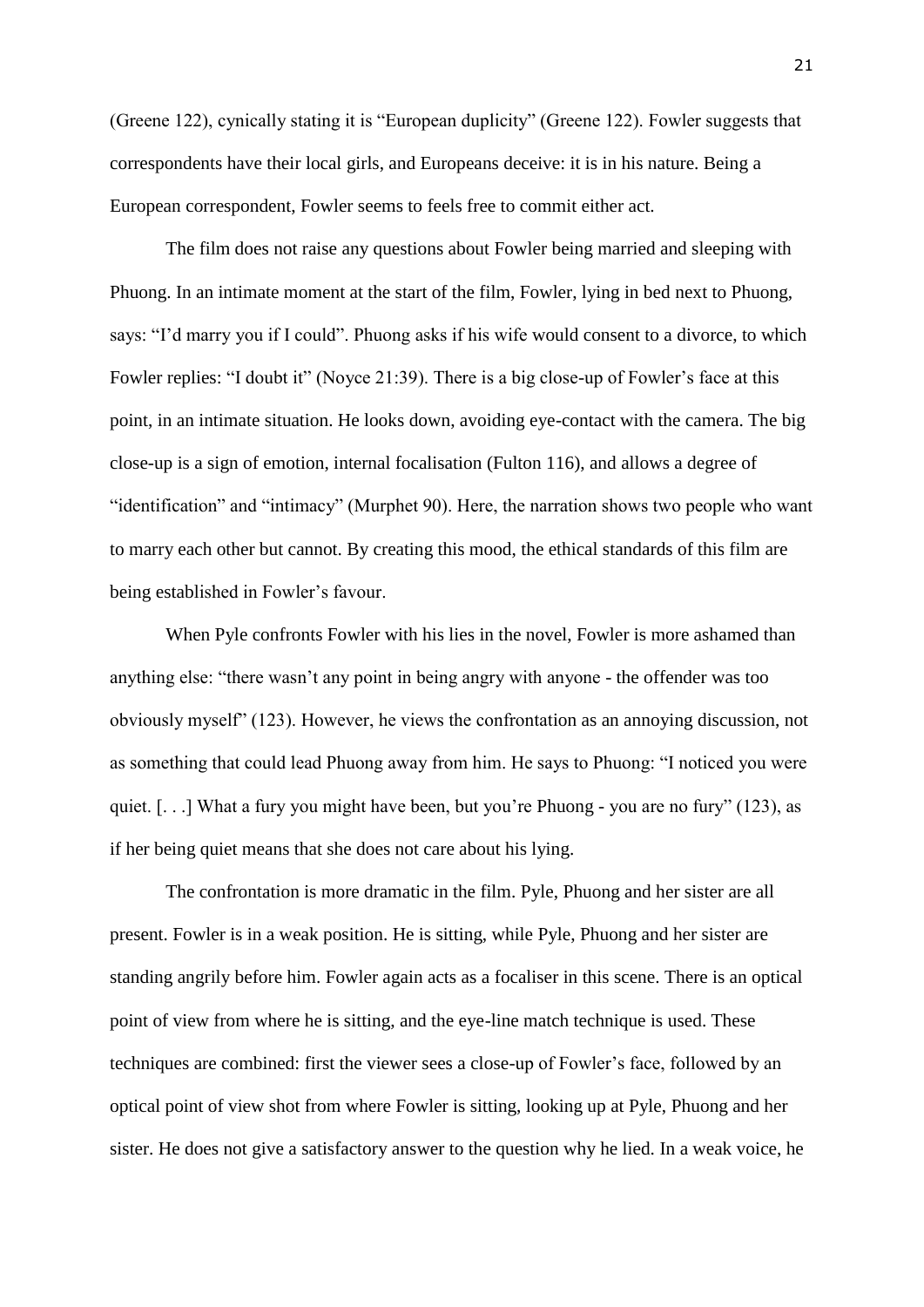says "I was taught never to read other people's letters" (55:15), as the evidence was gathered from a stolen letter from his wife, to which Phuong's sister replies: "I was taught not to tell lies" (55:18). Fowler does not reply to this. He is then left alone, with the camera looking down on him, a sign of disempowerment (Fulton 116). By focalising through Fowler and emphasising his feelings of loneliness, as opposed to Pyle and Phuong's sister's anger, the narration seems to sympathise with Fowler. Whereas Phuong leaves Fowler immediately in the film, in the novel she stays with him a little while longer, and then leaves on her own accord. In the film, it is clear that Fowler is left alone and miserable.

As a result of his anger, Fowler misbehaves at the American Legation in both the novel and film. He feels a great injustice has been done to him after Phuong has left him for Pyle, even though, objectively seen, it is the result of him being unable to divorce his wife and lying about it. He is, however, unable to reflect on this. He is just angry that "Pyle's taken [his] girl" (Greene 138). When asked to calm down, Fowler replies: "All right. I know I'm behaving badly, and I'm going to go on behaving badly. This is a situation where people do behave badly" (Greene 139). After that, he locks himself in the bathroom and cries. In this scene, Fowler ignores the facts, is proven wrong and clashes with other characters. According to Rimmon-Kenan's criteria, it can be argued that there is a disagreement between the implied author and the narrator. The implied author wants the narrator to be punished. Again, Fowler tries to establish an ethical framework here: when necessary, it is completely acceptable to behave badly and emotional. The implied author seems to disagree: Fowler really makes a fool of himself, making innuendos: "I don't care a damn about his guts. There are other parts of his body that are more à propos," to which the economic attaché replies: "Now we can't have any innuendoes like that, Fowler, with a lady in the room" (139).

This scene is adapted by Noyce in a dramatic manner. First, we see Fowler returning home and realising Phuong has moved out. At the American Legation, classical music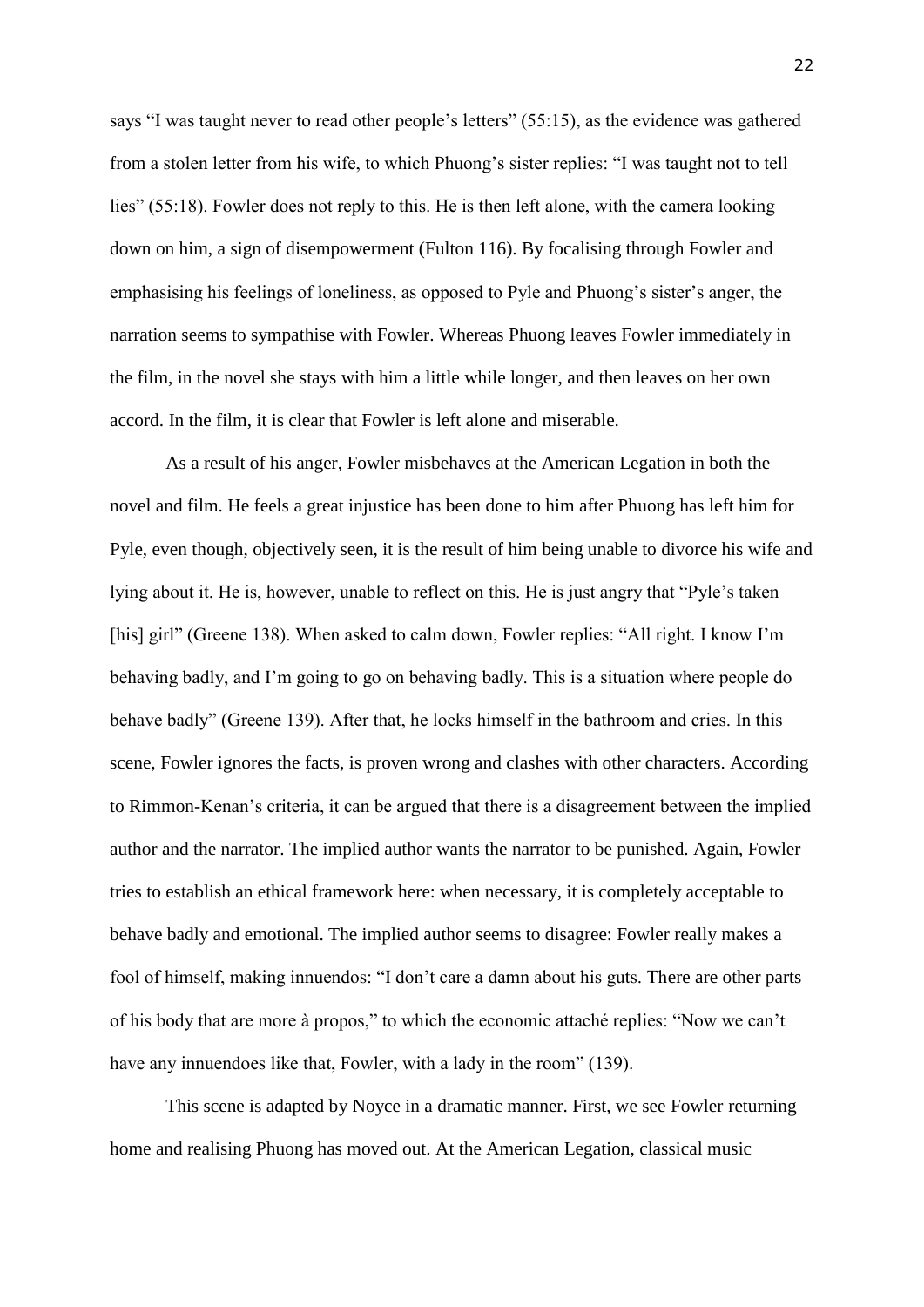accompanies his tantrum in the office. The camera moves with him behind his back; it tracks him, creating a sense of inner focalisation and involvement (Fulton 116). When Fowler cries at the toilet, the camera films him from above, portraying Fowler as a weak and hurt person. This has the effect of the viewer sympathising with him.

These scenes show that the implied author of Greene's *The Quiet American* sometimes clashes with narrator Fowler. He fights with other characters, is proven wrong and perceives events as if he is the victim. Besides these factors, it is also apparent that he attempts to establish his own ethical framework. Fowler lives in a world where he considers lying and cheating quite normal and where marriage is an annoyance that stops him from marrying Phuong. This moral framework is present in the novel and film. Fowler is the focaliser of the film, which is made clear by the usage of techniques as the close-up, the optical point of view and the eye-line match. The clashes are more dramatic in the film, with Fowler being put in worse positions, for example when he is confronted by Pyle, Phuong and her sister. Even at those moments, the narration of the film allows the viewer to "identif[y]" (Murphet 90) with Fowler. Because the narration of the film is largely focalised through Fowler, the film seems to sympathise with his views, making for a coloured narration. Therefore, with regards to ethical framework and problematic value-scheme, *the Quiet American*, both novel and film, can be considered to be unreliably narrated to an extent.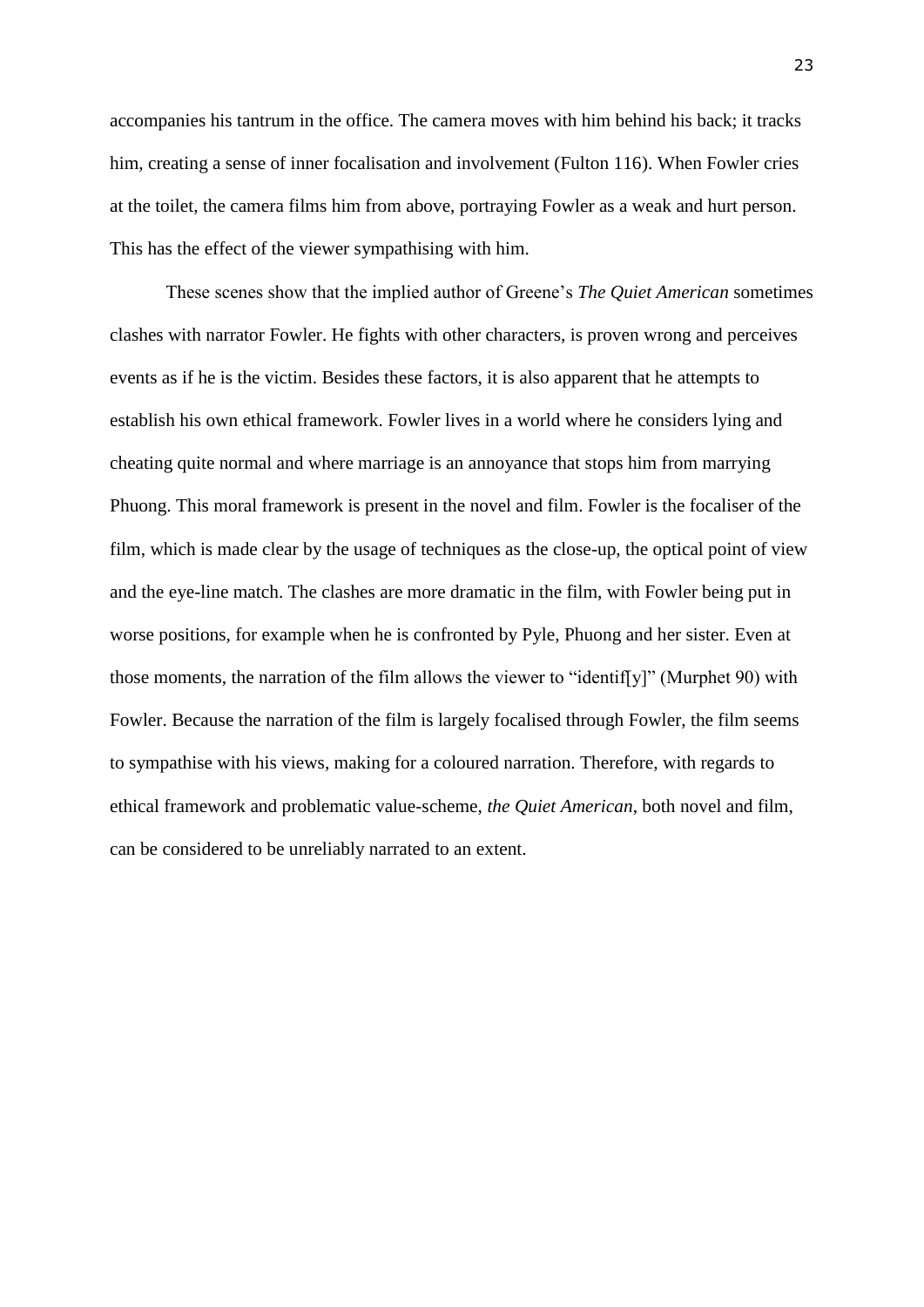# **Conclusion**

<span id="page-24-0"></span>Graham Greene's *The Quiet American* and Noyce's adaptation show how huge the difference is between novel and film regarding narration. Where Fowler is the only narrator in the novel and can be analysed as such, the film proved more complicated to analyse. The narration is performed by cameras, which do have the power to narrate in a less than completely reliable manner. Comparisons between novel and film can, despite the differences, be made, and it can be concluded that both the novel and the film are, in their own way, unreliable to a certain extent.

Fowler lacks knowledge of how exactly Pyle got killed in the novel. That does not have to be problematic, but Fowler remains purposefully naive in attempts to stay innocent. By doing that, he tries to deceive the reader. The film does show Pyle's assassination, causing the film to leave no knowledge gap about the killer at all. That is an important exception of the viewpoint of the film: it is the only scene which is not focalised through Fowler. The rest of the film does not show anything which Fowler is unable to perceive himself. In the novel, Fowler is a smart and mentally stable narrator and is fully aware of what is going on. The film does not leave the viewer with any knowledge gaps.

His personal involvement causes Fowler to lie and also to collaborate in an assassination. His evaluations and judgements in the novel are therefore not to be trusted completely; he admits so himself. In the film, the narration allows the viewer to be fooled by Fowler. His lies are not revealed immediately, but only after they have had an impact. The film narration is also coloured by Fowler's involvement, as he is the focaliser of the film. Techniques as the close-up, tracking, eye-line matching and voice-over are used to humanise the narration and to allow the viewer to identify with Fowler and his coloured evaluations and judgements.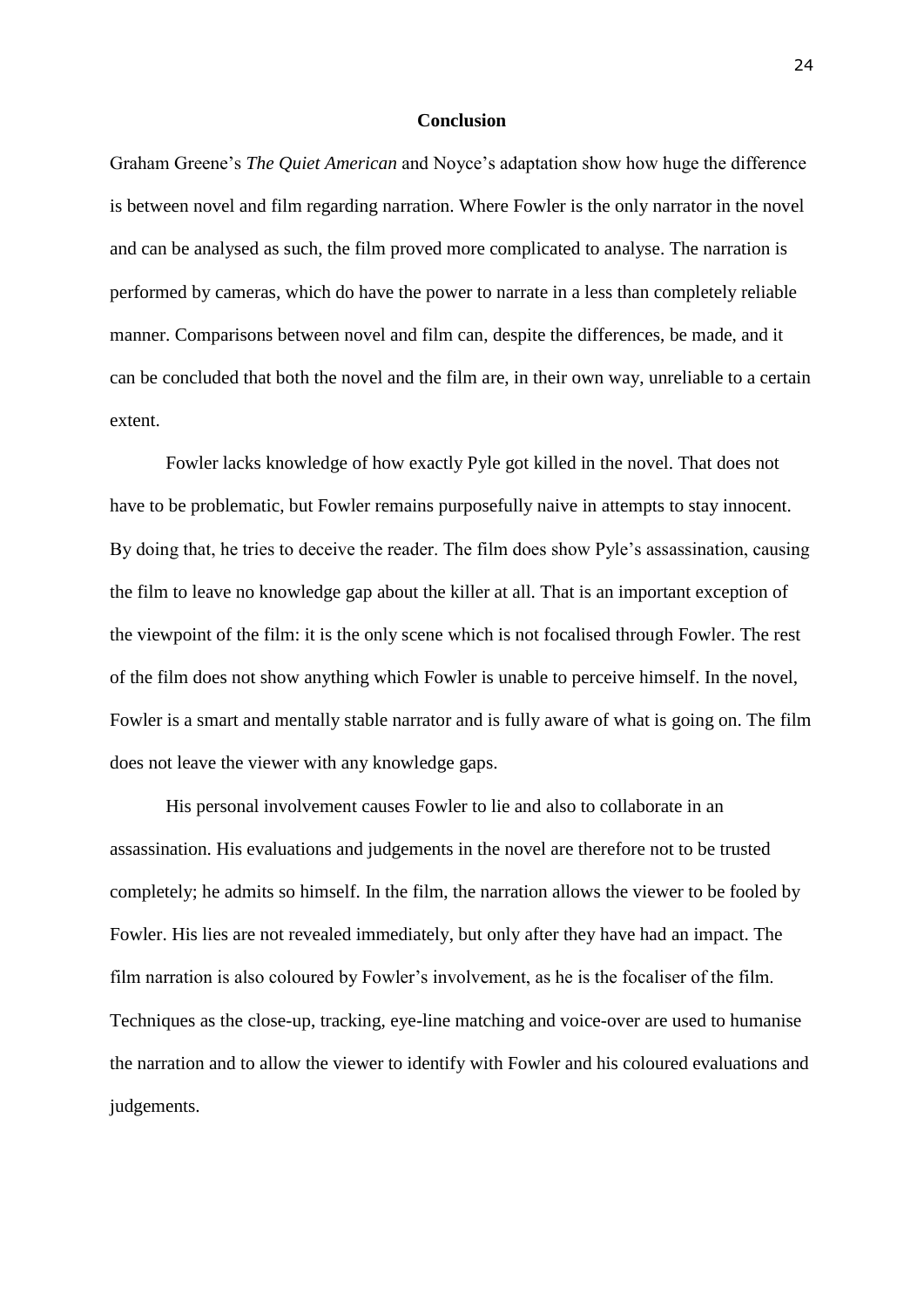Lastly, the narration in both the novel and the film is coloured by Fowler's ethical framework, even though he is certainly not always right. In the novel, it is because Fowler is the narrator of the story: he tells the story from his own point of view. He views the world through his own ethical framework, in which lying and cheating are considered normal. In the film, this effect is achieved by different camera and positioning techniques. For example, in the scene where Fowler is confronted with his lies, the camera shows a close-up of his face followed by a shot of Fowler's optical point of view, giving viewers the impression they are looking through Fowler's eyes (Murphet 91). These techniques are used throughout the film, inviting the viewer to sympathise with Fowler's ethics.

There is reason enough to distrust Fowler and the manner he narrates the novel. He exploits his lack of knowledge, is so personally involved his evaluations and judgements cannot be trusted, and has a troubled ethical framework.

Noyce succeeds in adapting Fowler's unreliability: the film narration is focalised through Fowler, causing the viewer to sympathise with his views and colouring the narration. The film allows Fowler to lie without exposing it immediately. That makes both the novel and film adaptation of *The Quiet American* quite unreliable, albeit in a different way.

Interesting though these findings may be, this field of research lacks an adequate and well-supported theoretical framework about adapting an unreliable narrator from novel to film. As much as has been written about adaptation and about unreliable narration; the link between the two has not been sufficiently made yet. That would be a great subject for further research, one that could seriously move this research area forward.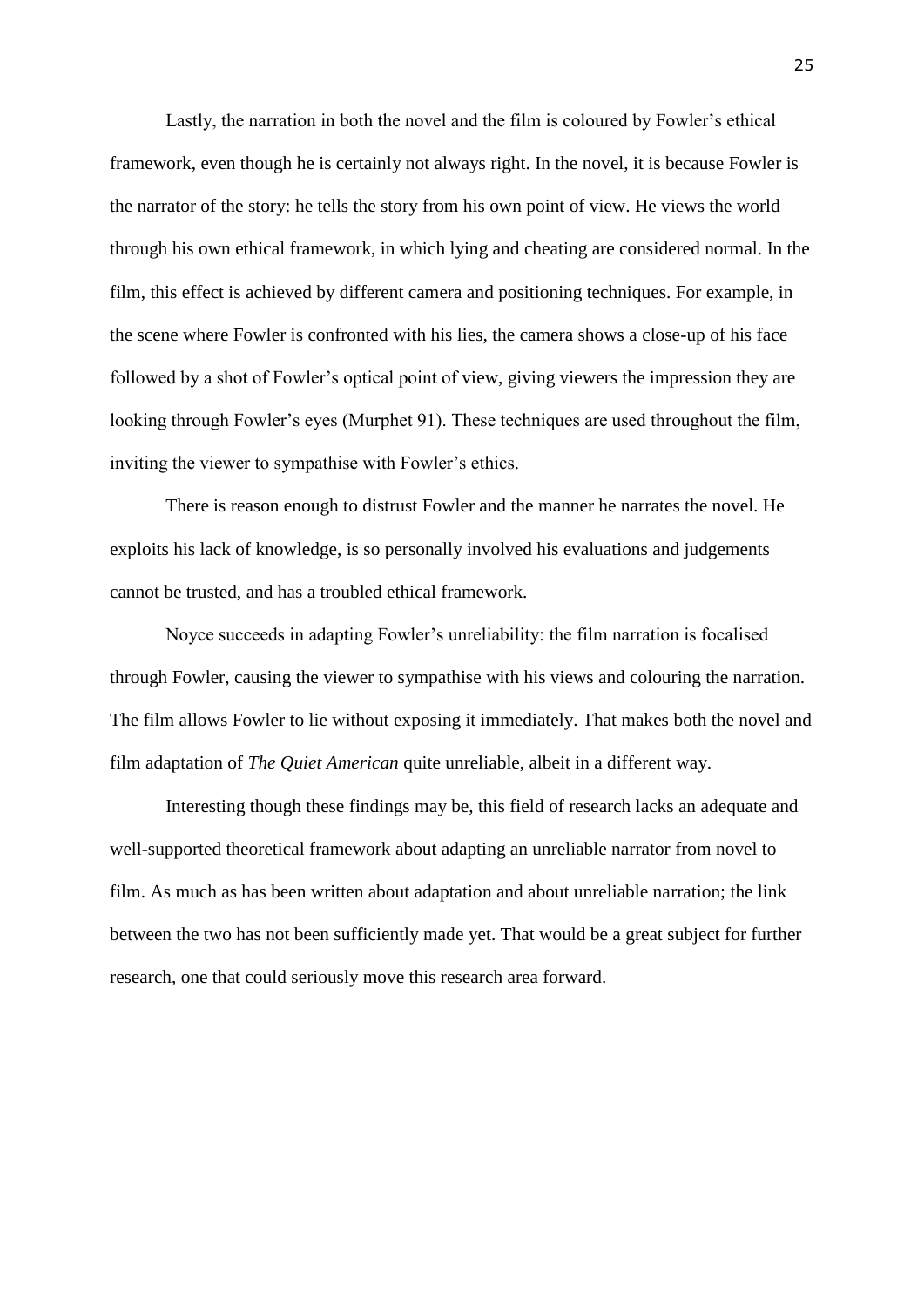#### **Bibliography**

- <span id="page-26-0"></span>Böker, Uwe. "'Mixed up and Caught up': Dimension of Political Experience in *The Quiet American* and *The Honorary Consul*" *Graham Greene in Perspective: A Critical Symposium*. Frankfurt Am Main: Peter Lang, 1991. Print.
- Bordwell, David. *Narration in the Fiction Film*. Madison, WI: University of Wisconsin, 1985. Print.
- Booth, Wayne C. "Resurrection of the Implied Author: Why Bother?" *A Companion to Narrative Theory*. Oxford: Blackwell Publishing, 2005.
- Chatman, Seymour. *Coming to Terms: The Rhetoric of Narrative in Fiction and Film*. Ithaca, NY: Cornell UP, 1990. Print.
- Chatman, Seymour. "New Directions in Voice-Narrated Cinema." *Narratologies: New Perspectives on Narrative Analysis*. Columbus, Ohio: Ohio State UP, 1997. 315-39. Print.
- Currie, Gregory. "Unreliability Refigured: Narrative In Literature And Film." *Journal Of Aesthetics & Art Criticism* 53.1 (1995): 19. *Academic Search Elite*. Web. 21 Sept. 2013.
- Erlebach, Peter. "Major Themes and Structural Ways of Arguing Meaning in Graham Greene's Novels of the 1940s and 1950s" *Graham Greene in Perspective: A Critical Symposium*. Frankfurt Am Main: Peter Lang, 1991. Print.
- Evans, Robert O. "Existentialism in Greene's the Quiet American." *Modern Fiction Studies* 3 (1957): 241-8. *ProQuest.* Web. 8 Oct. 2013.
- Fulton, Helen. "Film Narrative and Visual Cohesion." *Narrative and Media*. Cambridge: Cambridge UP, 2005. Print.
- Gaston, G. M. "The Structure of Salvation in the Quiet American." *Renascence: Essays on Value in Literature* 31 (1979): 93-106. *ProQuest.* Web. 8 Oct. 2013.

Greene, Graham. *The Quiet American*. London: Vintage, 2005. Print.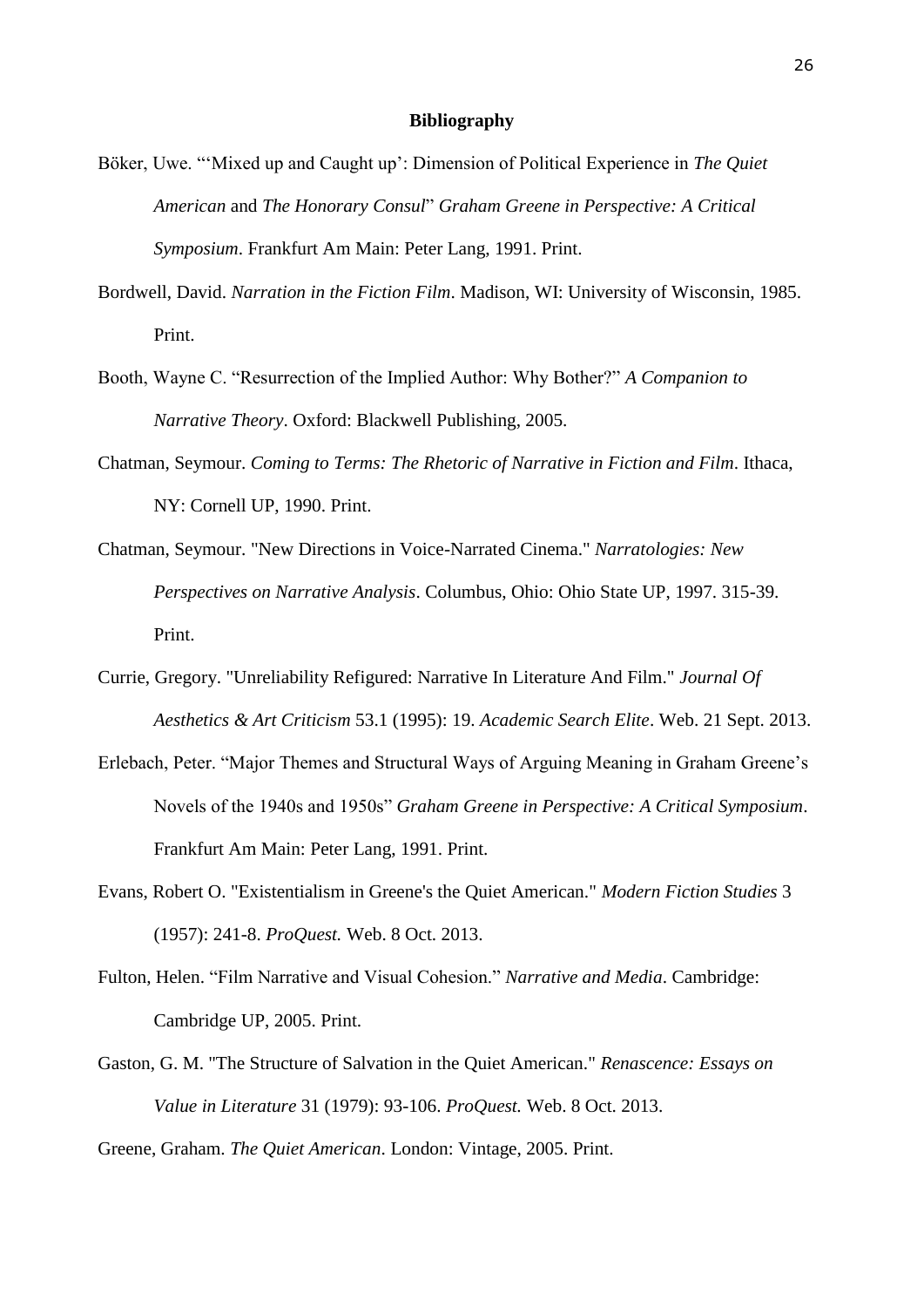- Kerr, Douglas. ""the Quiet American" and the Novel." *Studies in the Novel* 38.1 (2006): 95- 107. Web.
- Leitch, Thomas M. "Twelve Fallacies in Contemporary Adaptation Theory." *Criticism* 45.2 (2003): 149-171. *Project MUSE*. Web. 19 Oct. 2013.

Lothe, Jakob. *Narrative in Fiction and Film: An Introduction*. Oxford: Oxford UP, 2000. Print.

- Lubbock, Percy. *The Craft of Fiction.* New York: Viking, 1957. *Project Gutenberg*. Web. 15 Sept. 2013.
- Murphet, Julian. "Point of View." *Narrative and Media*. Cambridge: Cambridge UP, 2005. Print.
- Nadel, Alan. "Second Nature, Cinematic Narrative, the Historical Subject, and *Russian Ark*." *A Companion to Narrative Theory*. Oxford: Blackwell Publishing, 2005.

Noyce, Philip, dir. *The Quiet American*. Intermedia Films et al., 2002. Film.

- Nünning, A.F. "Reconceptualizing Unreliable Narration: Synthesizing Cognitive and Rhetorical Approaches." *A Companion to Narrative Theory*. Oxford: Blackwell Publishing, 2005.
- O'Prey, Paul. "'Taking Sides': Faith, Action and Indifference in the Novels of Graham Greene." *Graham Greene in Perspective: A Critical Symposium*. Frankfurt Am Main:

Peter Lang, 1991. Print.

- Phelan, James. "Narrative judgments and the Rhetorical Theory of Narrative: Ian McEwan's *Atonement*." *A Companion to Narrative Theory*. Oxford: Blackwell Publishing, 2005.
- Pudovkin, Vsevolod Illarionovich. *Film Technique, and Film Acting.* London: Vision, 1954. *Archive.org*. Web. 15 Sept. 2013.
- Rimmon-Kenan, Shlomith. *Narrative Fiction: Contempary Poetics*. New York: Routledge, 2002. Print.

Ryan, Marie-Laure. "Toward a Definition of Narrative." *The Cambridge Companion to*